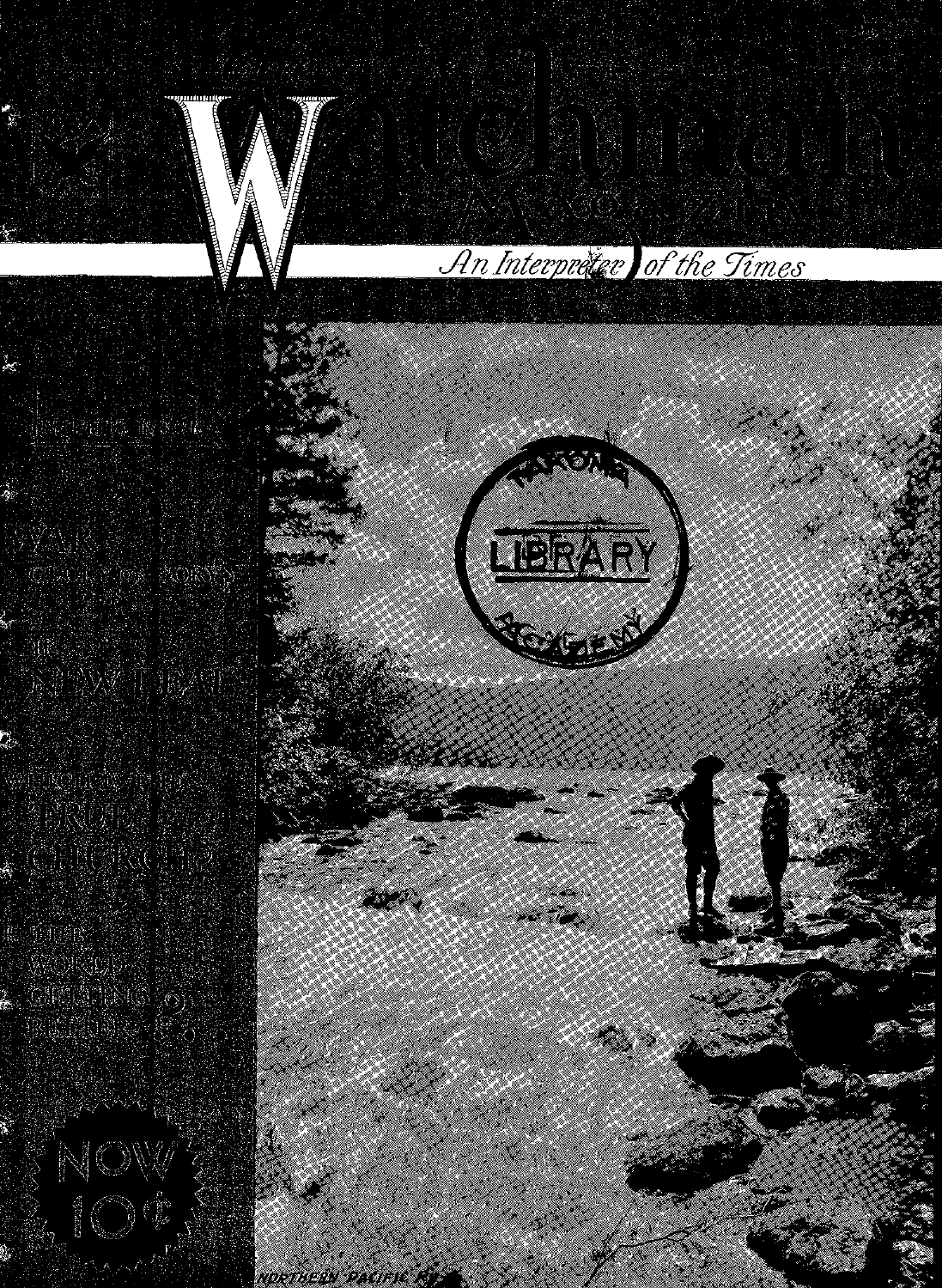

### *Vol.* XLIII,  $N_e$ , 5 NASHVILLE, TENNESSEE *May*, 1934

**Q** Two French fliers report that they have discovered the ruins of the capital of Sheba in central Arabia, made famous by the Queen of Sheba, who visited King Solomon in Bible times.

41d. When army air-mail deaths mounted to ten, the President suspended the whole air-post system for a few days, and now steps are being taken to turn back the service to private companies on free competitive bids.

**Q** Finding that liquor is not being sold cheap enough in the United States to eliminate the bootlegger, the Government has abolished all foreign quotas for a time, and has let down the bars for American distilling. Thus a flood of cheaper whiskey will inundate the country after April I.

**Q** The Blue Eagle of the NRA lost some feathers when the Government invited thousands of "kickers" to a "field day" of criticism early in March. The bird's sponsors admit mistakes in the code plans, but it is believed that honest effort is being made to correct these, and that National Recovery will be granted new life.

**41** The United States is launching the largest navy expansion program of its peace-time history. Twenty vessels are now under construction; and 238 million dollars have been given by the Public Works Administration to build thirty-two more. And the Vinson Bill, just approved by the Senate, authorizes the construction of one air-craft carrier, sixty-five destroyers, thirty submarines, and six cruisers in further addition. Nearly a billion dollars will go into the whole program, and a half-billion-dollar annual expenditure will be required to maintain the projected fleet.



42( Lotteries having been tried by the French Government to raise money where taxes fail, several States in America are considering this sort of "fool tax" to get revenue. Congress has refused to start a Federal lottery.

41 Great Britain is spending \$287,030,- 200 in naval armament this year; France *proposes a \$300,000,000* expenditure; Japan, Germany, and Italy are also out to add materially to their naval warpreparation. But war talk has subsided, and peace talk is in the air.

((Mussolini, dictator of Italy, has announced a "sixty-year plan" for his people. At the end of that period he expects *Italia* to hold "the primacy of the world," having extended its sphere of government into large parts of Africa and Asia, the only continents where there is a future for Italy.

4:( Mr. Roosevelt's second year in office started with multiplied and growing troubles. Spring and strikes came skipping in hand in hand. Automobile, steel, and railway industries, not to mention many smaller groups, were harrassed by the labor unions for the right of employees to join nation-wide unions controlled by the American Federation of Labor, rather than being confined to "company unions" allegedly influenced by employers. Labor troubles thus threatened to delay or demoralize the whole NRA plan. The President has taken a hand to conciliate the many factions.

**41** Candy and ice cream "doped" with alcohol up to 25 per cent are now being sold to children to create in them the drink habit.

((The " Visagraph " is a mechanism just invented which enables blind people to "read" ordinary type. The page of type is scanned by a photo-electric cell and is reproduced in raised letters on aluminum foil.

**4il,** The United States Supreme Court has recently decided by a vote of five to four, that the State has power to set prices; in other words, that a merchant may have *to* charge more than he wants to for his wares, the law of supply and demand being eliminated.

**4 The Russian Government is planning** to build a Soviet Palace at Moscow. It will rise to a height of 1361 feet, and will be capped by a statue of Lenin 262 feet tall. It promises to be the highest structure in the world, 113 feet taller than the Empire State Building in New York.

41 Some 250 midgets in Austria have formed a union, and they propose a dwarfs' congress in Vienna for next year, to consolidate the 10,000 dwarfs throughout the world. They demand houses only nine feet high, half-fare privileges on public conveyances, and clothing stores carrying adult styles in miniature sizes.

41 Turkey, Greece, Rumania, and Yugoslavia have signed a "Balkan Peace" to respect one another's frontiers. Also Italy, Austria, and Hungary recently united on political and trade agreements. Thus do European nations seek to keep the "balance of power" in spite of their making strange bedfellows.

Entered as second-class matter, January 19, 1909, at the post office at Nashville, Tenn., under act of March 3,1879, by the Southern Publishing Association<br>(Seventh-day Adventist), 2119 24th Ave. N. Published monthly (cxce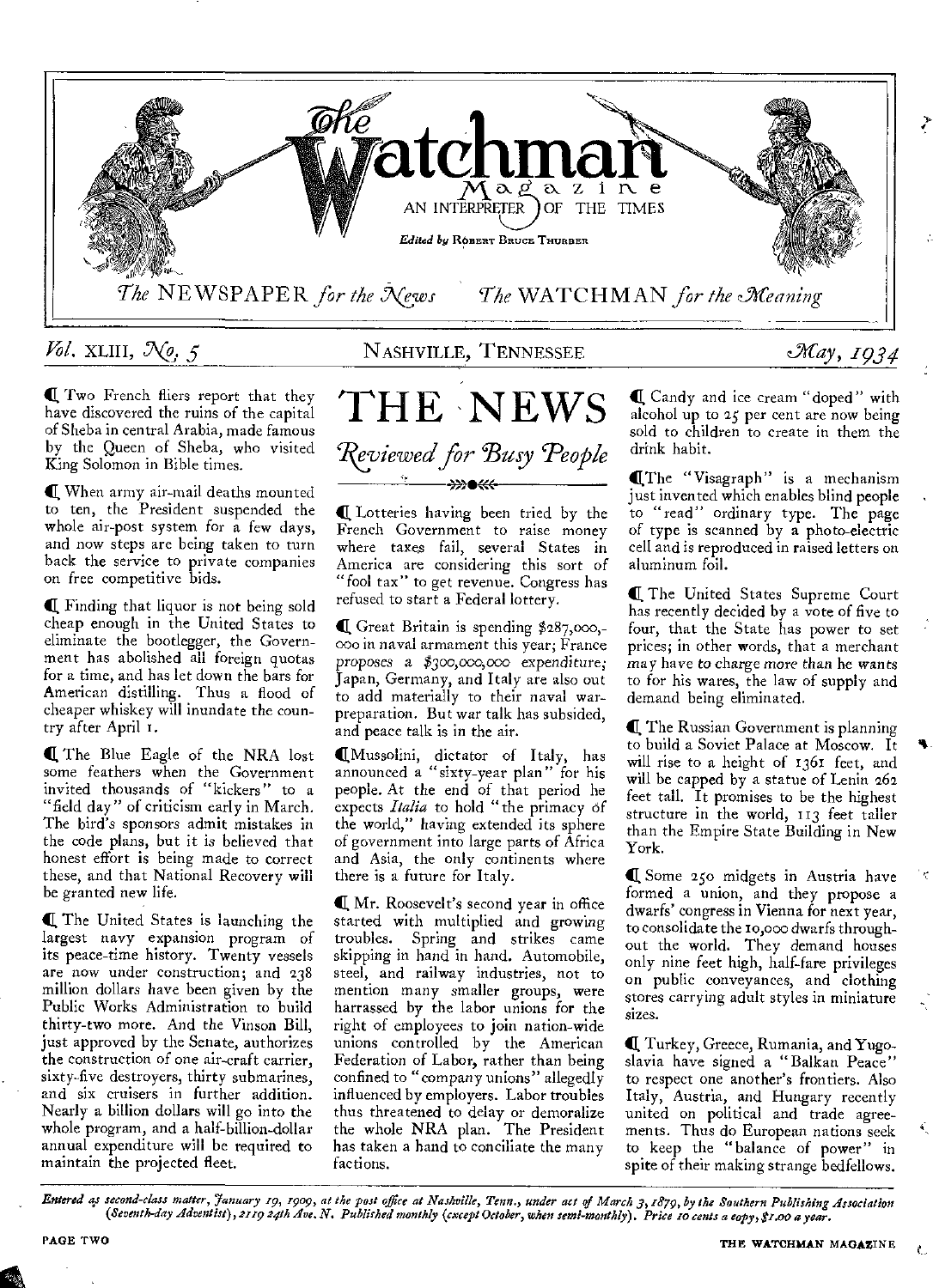



*Haternational Newsreel* 

毵

#### **Mars Chuckles**

**HE great nations are off to a flying**  start in the expected armament **race. Britain was waiting for the failure**  of disarmament **plans before starting.**  But other **nations, taking for granted they would fail, started to arm. So Great Britain joined the world scramble.** 

**. With seventy-five cents of every dollar of income already going for pay- . ments of past and future wars, the United States has launched a billiondollar program of naval construction, with the prospect of half a billion being needed for upkeep. Alarmed, Japan is appropriating huge sums to perfect its means of attack and defense. France, Italy, Germany follow suit. There are no idle hands or wheels in the munition factories. And Mars chuckles!** 

**The war chests are ready, and brimming; for the gold has been gathered in, and gold is the sinew of war. Before the World War, it was said that armaments would keep us out of war. No one but a fatuous visionary says that now. But the militarists do say that preparedness - will save us from greater casualties.**  Thanks for the comfort!

**Why blind our eyes, stop our ears, and- insult our intelligence? War is** 

 $\mathfrak{A}^{\mathfrak{a}}$ 

*A n airplane view of the progress of the work on Norris Dam on ski Clinch River. This dam will be 253 feet high, and will be part of the Muscle Shoals de-*<br> *velopment of the Tennessee Valley Authority.* 

**inevitable. What are we going to do about it? Talk peace? There is more of that now than usual. But war preparations increase. We will do all we can to stem the ghastly tide, not even hoping** to **succeed, for hope has expectation**  in it.

God **said of this time, answering to the fighting spirit of the nations,** *"Prepare* war!" **And war is being prepared. But by a strange turn of divine power, Armageddon to come will end war.** 

**Knowing God's exact program, from the reading of His prophetic word, we too are preparing for war, preparing to keep out of it, and preparing for the peace** *that* **will follow it. This is the Christian's assurance and safeguard.** 

#### **Italy Looks South and East**

**Italy Looks South and East**<br>
IN ITALY'S "sixty-year plan," just<br>
announced by Premier Mussolini,<br>
the statement is made that the future **N ITALY'S "sixty-year plan," just announced by Premier Mussolini, of Italians cannot be in Europe, to the** 

**north and west, but to Africa** and Asia; to the south and east. Italy<sup>5</sup> is counting **on getting a slice of Asia, no** part **of which she possesses now. With J**eru**salem and Palestine vying with Rome as a goal of Christian pilgrimage, Italy may well covet the Holy Land as** a **valuable possession. And with the Mediterranean an "Italian Lake" as Italy approaches the hoped-for status of the "primacy of the earth," this most revered spot in all the world might easily be acquired in the coming years. The Italian vision of expansion eastward is significant in view of the fol-.**  lowing seemingly isolated facts: (1) The **Italian and Vatican governments are very closely affiliated. (2) The Rev. Dr.**  Fulton J. Sheen of the Catholic Uni**versity,Washington, D. C., said recently in high mass in St. Patrick's Cathedral, New York, that the entire modern world will attack the Catholic Church and** *be conquered by it. (3)* **Divine**  prophecy predicts that "all **the world" will "wonder after" the Roman Church. (Revelation 13:3). (4) The battle of Armageddon is to be fought in Palestine,. at Megiddo, on the plain of. Esdraelon.. (Revelation 16: 14-16.) That battle ends all. It means catastrophe to the power that occupies the Holy Land. The interest of Rome (both civil and religious) in the western part of Asia is worthy of close observation.** 

#### **Nudism**

**WE approach the summer season, " naked clubs" will again attract attention. One of our noted funny men says that if nudism is a religion, then nudists must turn atheistic in the winter. Russia had to give an excuse** to **nudists for putting on clothes in** cold **weather, by making a law** requiring them **to do so. Bare-skin** exercises and **sunshine baths are excellent health restorers. The question arises over the company in which they are taken, and the degree of publicity given them. No one need** *have 'any* **trouble taking a remedy alone and in the privacy of his own home. We recommend a bathroom or a solarium as the best places** for a"nudist **colony." To make nakedness a public or semi-public show is** certain **to lead to immorality, in spite** of **even the best intentions and strongest** pro-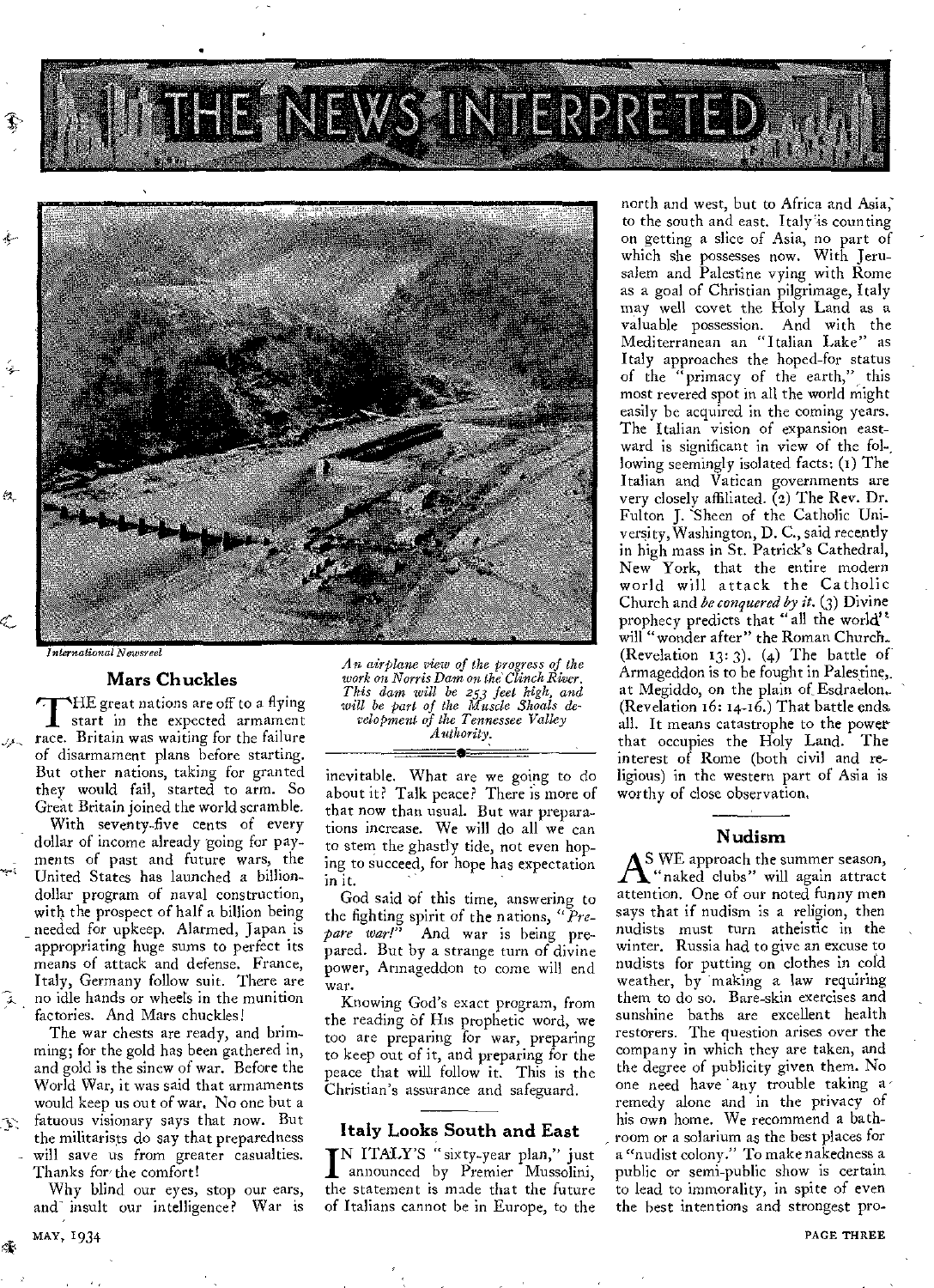#### *THE*  $\mathcal{N}$  *EWS INTERPRETED*  $\mathbb{R}^2$ ⊯

tests of its advocates and participants.

The reason is that God put clothing on man and woman when they first sinned; and so long as sin exists, they do well to keep it on. He made "coats of skin" for Adam and Eve. By wearing decent clothing in public we thereby acknowledge that God was right when He said that our foreparents sinned and thus brought shame on the world, and that God was wise when He decreed clothing to preserve a degree of morality among men and women.

Among healthy-minded, Christian people, nudism, as practiced, finally falls of its own disgusting weight.

#### A Fifty-Year Plan

**DRESIDENT** ROOSEVELT says it **1** is unpatriotic to criticize Government plans, such as the NRA, CWA, PWA, etc., without proposing other and better plans. We answer the challenge, and show our patriotism. But the plan we propose is not ours, but God's. It pertains to agriculture, particularly, but *also could* be applied to industry.

Instead of requiring farmers to plow up, or not plant, cotton and other crops, and forcing hog raisers to raise fewer hogs, to avoid ruinous surplus, why not adopt the seventh-year vacation? God commanded ancient Israel to rest every seventh year, and plant nothing, raise nothing. And after the seventh seventh year, they were to rest another year, two years in succession. The fiftieth year was the Year of Jubilee, when they not only rested, but also then all property went back to its original owner. Another way of cancelling all debts. We have heard debt-forgetting proposed recently as a possible way to solve the economic riddle, and by able financiers who meant it seriously. Where did they get the idea?

But the seventh-year sabbath idea. Eight years out of every fifty were spent by God's people cultivating their minds and souls; only the chores of manual labor were performed. Eight is approximately one sixth of fifty,—onesixth time off kept down the surplus; and the soil was better for the change. Under the NRA our government persuaded the farmers to plow under one

*The world is rife with revolution. This picture shows rioters in Paris, digging up the paving stones with which to build barricades.* 

-8–

PAGE FOUR

third of their cotton; and with cotton in the cotton areas about one half of all crops raised, approximately one sixth of all crops were thus destroyed. Hence the government took a destructive method to accomplish the same result which the divine plan accomplished in a constructive way. Uncle Sam says, Destroy one sixth of your crop; God says, Rest one sixth of the years.

With the seventh-year rest plan comes no problem of the farmer circumventing the Government by using enormous quantities of fertilizer to raise, as much cotton on five sixths of his land as he did on six sixths before, which subterfuge is being worked now, 110 per cent more fertilizer being used this year than last. Also comes no Federal support of one sixth of our population, as was done last winter, for there would be no depression.

Of course, our emergency explains much of what we do now, and changes must be made quickly. But this nation has been in existence over three fiftyyear periods. Where might we have been now if we had adopted God's plan in the beginning? No depression, we answer. Italy has just started a "sixty-year plan." Why doesn't some progressive nation start a fifty-year plan, God's fifty-year plan? The Bible isn't such an impracticable textbook on economics after all.

There is much more to this. But let WATCHMAN readers think it over.

#### Reformation--Conversion

A NOTABLE and noble experiment<br>of reforming juvenile criminals NOTABLE and noble experiment has been tried out in Boston. Special "treatment"—probation, placing out, and institutional correction—was tried on one thousand boys averaging thirteen years of age. Five years after the treatment" their careers were investigated, and 923 of them were traced. Eighty-two per cent of these had, during the five years, continued their delinquency; seventy per cent of them had been arrested on an average of 3.6 per, cent each, and 'two thirds of them had been sentenced for serious crimes, largely felonies. As one authority said, "After treatment they were as bad as before or worse.'

Let the penologists, psychologists, psychiatrists, and other "experts" try as they will to reform lives, they will never hit on anywhere near as effective a method as old-fashioned Christian conversion. It takes the power of the religion of Jesus Christ to change miraculously (and only a miracle can do it) human hearts and lives. Rousing, soundly spiritual, revival meetings have never been approached for thorough and lasting success in lessening crime and curing criminals, regardless of heredity, education, and environment.

Conversion remedies when all else fails. We need transformed, not *reformed* lives.



THE WATCHMAN MAGAZINE

à.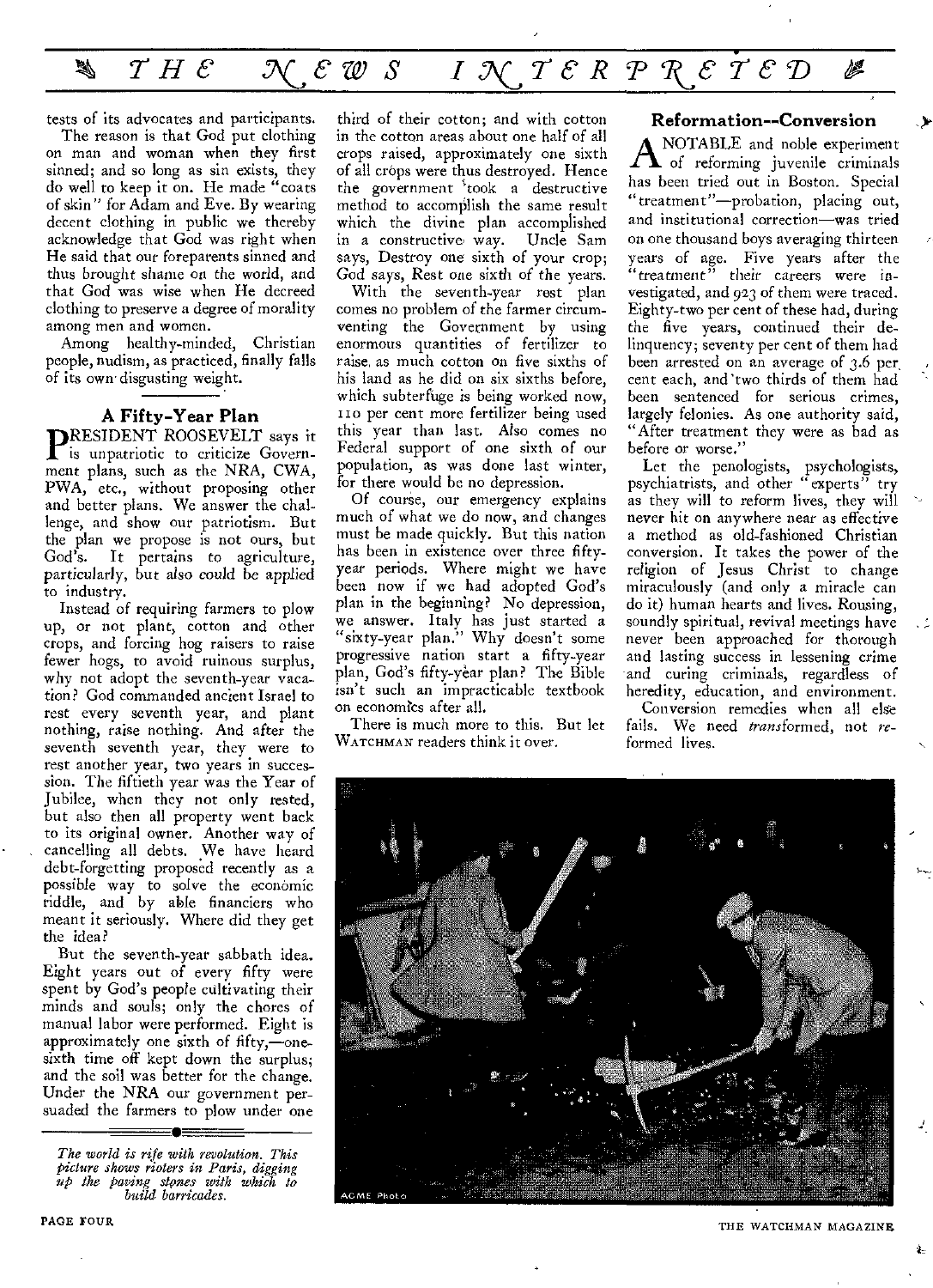



**g**lory **Q** or gory ( •  $\mathcal{B}y$ 

Captain Arthur L. Smith

*Dead men lying on the streets of Paris after a fight in the bloody riots of midwinter* 



系

钗

ليود

 $\tilde{\mathscr{Q}}$  .

Â.

 $\gamma_{\rm c}$ 

ECENTLY the leading newspapers of the United States have been publishing a series of "Raw War" pictures, from the sketch book of Mars, for the edification of the civilian population. Like a new "valley of dry bones," under the prophesying power of some modern Ezekiel the bodies of twelve million dead have risen from their graves and begun a silent march to take the "1" out of the "glory of war." (In the World War 8,490,086

soldiers died. The round figure of 12,- 000,000 includes non-combatants whose deaths were directly attributable to war conditions.) None can deny that these are actual

photographs of war—not the war of tossing flags and stirring bands but the war of night attacks, seering sheets of lead and tearing steel, shrilling whistles, and the rush of the "zero hour," that left behind the writhing wounded and butchered dead—life and hope crushed out beneath the rumbling chariot wheels of Mars.

The grim message behind that ghastly march of twelve million dead is embodied in the one *word—Prepare!* 

Nor is this feverish preparation, as some would have us believe, merely an hysterical outgrowth of the World War which will eventually taper off into the pursuits of peace. Instead it is a purposeful onward march toward some sinister *future* climax; and that climax will be a conflict more fearful than anything ever yet seen in the arena of war.

To the Christian, the "Israel of God" (Galatians 6: 16), this great arming for a final devastating conflict also brings the word "Preparedness." Like a silver trumpet from the throne of God comes the warning, *"Prepare to meet thy God, 0 Israel."* Amos 4: 12.

War—war such as never yet was known among men—is the great signal of the second advent of Jesus Christ. To quote a few of the many scriptures that center around this thought will be enough. "The nations were angry, and Thy wrath is come." Revelation 11: 18. "Destruction cometh; and they shall seek peace, and there shall be none. Mischief shall come upon mischief, and rumor shall be upon rumor." Ezekiel 7:25, 26. "And ye shall hear of wars and rumors of wars: . . . for nation shall rise against nation, and kingdom against kingdom." Matthew 24: 6, 7.

#### FEAR

**IL** Even the militarists' idea of intensive preparation to awe one's enemies is given as a sign of the final war: "Beat your plowshares into swords, and your pruning hooks into spears: *let the weak say, I am strong." Joel 3:* io.

Likewise the Bible pictures the trouble in the hearts of men who dare to look into the future, just as we find it today, as statesmen begin to realize into what a hideous position our mad folly has led us. "Upon the earth distress of nations, with perplexity; . . .

men's hearts failing them for fear, and for looking after those things *which are coming on the earth."* Luke 21: 25, 26.

Knowing the fiendishness of the poisonous gases, high explosive shells, and other destructive forces now in readiness, and realizing that only the direct intervention of God can save His people from such a state of affairs we can readily understand the Master's picture of that war:

#### TRUE PREPARATION

41" For then shall be great tribulation, such as was not since the beginning of the world to this time, no, nor ever shall be. And except those days should be shortened, *there should no flesh be saved: but for the elect's sake* those days shall be shortened." Matthew 24: 22.

Yes, these twelve million dead have not marched in vain. To the world they have brought their message, which will be heard until the time of which it was said, "And he gathered them together into a place called in the Hebrew tongue Armageddon." (Revelation 16: 16.)

To the Christian they bring a greater message of preparation. The sight of them should spur him to greater activity in regard to the unsaved souls about him. Money, strength, time all that he has—ought to be hurled into the breach now, and the banner of the cross ought to move forward with a new impetus, carried by a people who are "looking for and hasting unto the coming of the day of God." (2 Peter 3: 12.)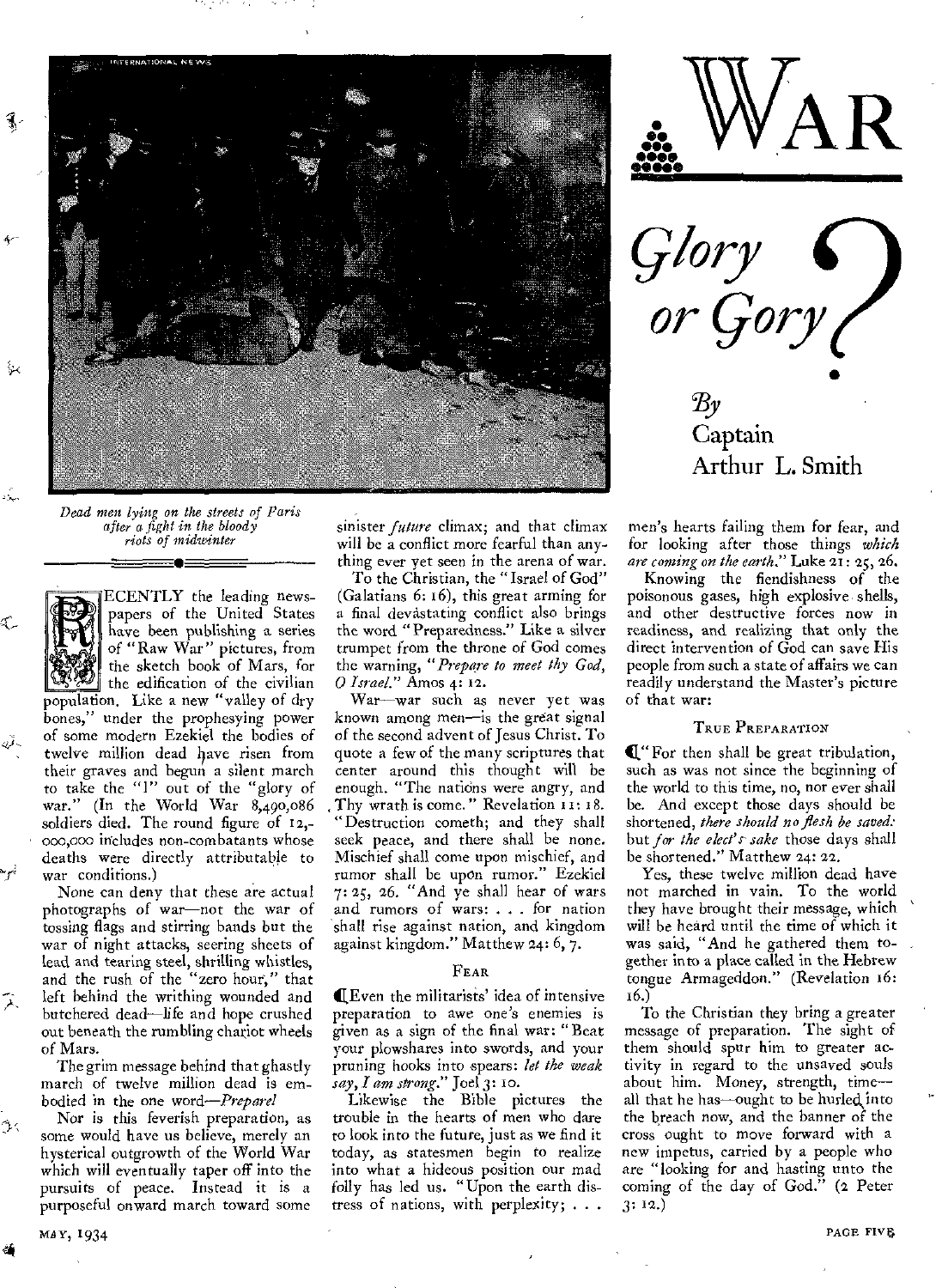

The eternal question for the working man,—how much goes into that pay envelope?

# $\bigcirc_{he}$  'NEW DEAL'

The one necessity that can make it a square deal for everybody



eyes.

*HE* term, "New Deal," had its origin in the United States, being used by the President in his pre-election campaign. Since then, the words, "New Deal," have been heard in all parts of the civilized world. This 'New Deal" is an experiment, and many are watching its progress with wistful

The issue confronting the American people has not sprung up overnight. It is the unsettled problem existing for many years with increasing perplexity between capital and labor, the rich becoming richer and the poor becoming poorer. In 1929, America had 43,600 millionaires.

Volume and speed have been the cry around the whole manufacturing circle. The man who invented a machine that could produce a product in larger quantity and with *less* help had ready sale for his invention. The machine came in and the laborer went out. Where did he go? The "back-to-the-farm" cry was heard everywhere. But how could a tailor, with his soft hands and many

## *By*  C. S. WIEST

years of experience with the needle, milk a cow when perhaps he had never before seen one; or how could the factory man, whose only duty had been to screw nut No. 13 in the assembling of an auto, know how to hitch up a horse and prepare the field for a crop when he had never worked with horses or lived a day on the farm? Where is the capitalist who would rent his well-developed farm to such a man with his family of six children? Therefore, America has these helpless millions sitting on the curb stones of its cities, faintly hoping for better days.

The *Evening Press* is placed in our hands with its numerous advertisements: "Special! \$4.95!" Yes, a gorgeous silk dress for only \$4.95! But what does such a price mean to the working girl? It means that some woman or young girl is attempting to live on starvation wages. This \$4.95

represents the cost of material, overhead charges, the profit of manufacturers and shopkeepers, and wages. Frances Perkins is authority for the statement that "manufacturers who pay a living wage cannot put out an attractive frock to retail at \$5.00 or less." Under today's desperate need for work and wages, girls and women are found toiling overtime at power machines and worktables, some of them for pay checks that represent a wage of less than ten cents a day. Because of the unemployed millions, labor can be had at almost any wage. Here is a letter written to Miss Perkins, secretary *of*  labor:

"I am working in  $\longrightarrow$  at  $\longrightarrow$ . We have to be in at 7 A.M., work to 12 then I to 5 o'clock.  $\ldots$  They also refuse to tell you the prices. When you receive your slip, you are marked \$2.75 for five days and a half. Some received \$1.78 some \$0.95. You never see your working slip. . . . I have read a piece in the *— Advertiser,* to write you in person. I hope you will be able to help the working girls at this place."

THE WATCHMAN MAGAZINE

PAGE SIX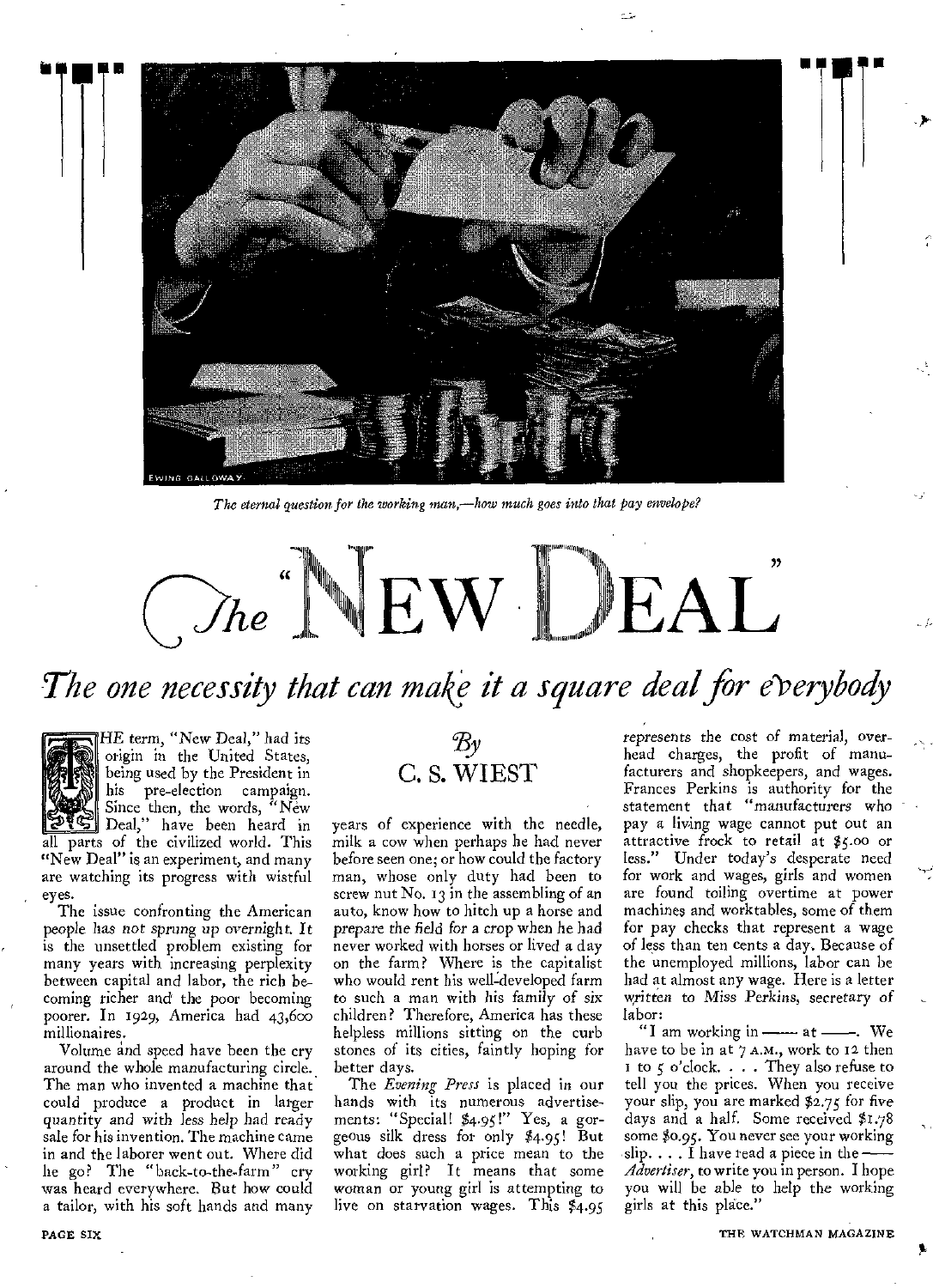Let me speak of the farmer. It is almost impossible to describe the distress that exists today among farmers in the Middle West, the Far West, and the South. In Mississippi, 6o,000 cotton raisers have had their farms sold for taxes. In North Dakota, nearly 6o per cent of the farmers have been dispossessed by mortgage foreclosures or tax sales. In Minnesota, more than 12,- 000,000 acres have reverted to the State through tax delinquency. Since 1920, no less than 29,000 Iowa farmers have been dispossessed for debt. On Monday, January 9, 1933, 25 per cent of the land in Spottsylvania County, Virginia, was put up for sale for delinquent taxes. And this condition has become national. During 1932, there was hardly a farm commodity which was not selling for less than its actual cost of production. Agriculture has become a bankrupt industry.

₹.

ť-

Ϋ́

σĹ

ą.

š.

An Island Anna Prior (1860au). I

The spirit of unrest against such as are placed in governmental authority is in the air everywhere. The old forms of government are rapidly vanishing, and a new order is taking its place. Statistics compiled by *Business 'Week*  show that just one year ago, the 15,- 000,000 hnemployed in America were analyzed as follows: 17 per cent of the farmers, 4o per cent of those in forestry and fishing, 45.2 per cent of those in mining, 46.2 per cent of those in manufacturing and mechanical trades, 38.1 per cent of those in transportation, 21.5 per cent of those in trade, xo.8 per cent of those in public services, 10.6 per cent of those in professional service, 35.2 per cent of those in domestic and personal service, and 31.2 per cent of all those who have been gainfully employed as recently as April, 1930. There are 1,250,000 persons without homes wandering up and down the country going nowhere; 135,000 of these are boys, 191,000 are women and girls, the rest are men.

#### **DESPAIR**

I This means that for thousands of families, the point has now been passed where a heroic fight is being waged to hold the home together. The following situation was expressed by the report of the welfare council of New York, March 12, 1932: Discouragement even to desperation, bewilderment, loss of confidence and a sense of failure, loss of courage to go on looking for work 3 or to try anything new, loss of pride and self-respect, carelessness about the personal appearance, restless craving for excitement and distraction, bitterness and disrespect for law and religion, moral and spiritual deterioration are the

result of the economic conditions of the past three years. The American home and family affection have been sorely tried. Parental ties have been weakened. The source of income has been shifted from husband and father to wife and children or to the public. Home discipline has suffered; paternal authority has lost force; and family problems are increased.

Heroic efforts have been put forth by nations and statesmen to check the drift of the times. The eyes of all peoples are looking to their leaders for guidance. Every nation has its program of recovery. Will the "New Deal" be the key to save America and the world? What caused other efforts to fail? What brought about the failure of world peace through the League of Nations and the fourteen points of Woodrow Wilson? The secret is stated by General Smuts, Premier of South Africa, when he said: "It was not Wilson who failed. The position is far more serious. It was the human spirit itself that failed at Paris."

The statement made by Woodrow Wilson, in breaking his long silence after leaving the presidential chair, is also of interest in this connection:

"In these doubtful and anxious days. when all the world is at unrest, and, look which way you will, the road ahead seems darkened by shadows which portend dangers of many kinds, it is only common prudence that we should look about us and attempt to assay the causes of distress and the most likely means of removing them. There must be some real ground for the universal unrest and perturbation. It is not to be found in superficial politics or in mere economic blunders. It probably lies deep at the sources of the spiritual life of our time. The sum of the whole matter is this, that our civilization cannot survive materially unless it be redeemed spiritually. It can be saved only by becoming permeated with the Spirit of Christ, and being made free and happy by practices which spring out of that Spirit."

Another striking statement comes from H. G. Wells, the English novelist: "To me, to put it plainly, it is as if I were watching a dark curtain fall steadily, fold after fold, across the bright spectacle of hope with which the century dawned."

*(Continued on page 15)* 

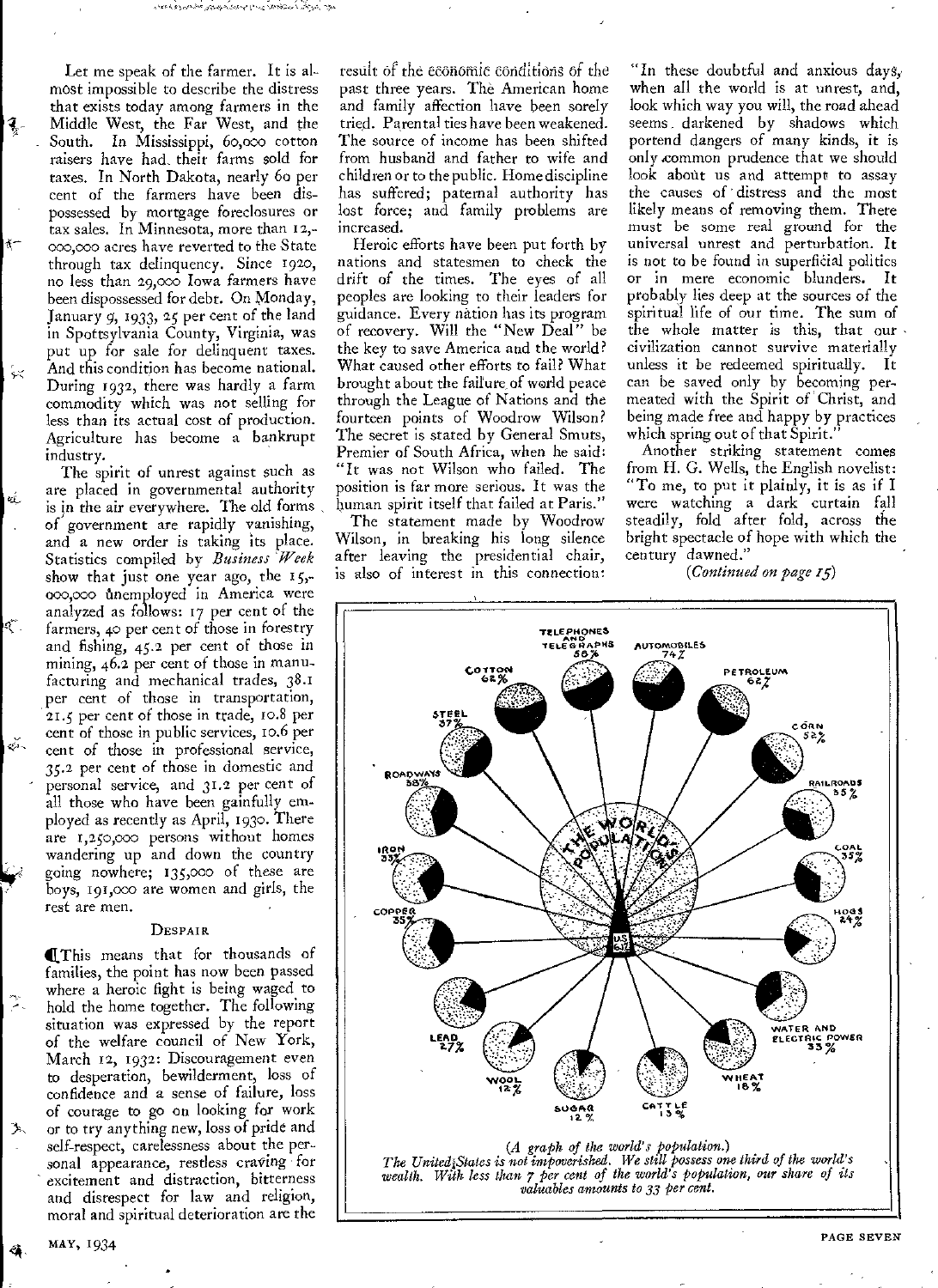*ORLD getting ETTER?*  IS THE



HEN in our own beloved country more people lose their lives at the hands of criminals annually than were killed in the bloodiest battle of the Civil War, the Battle of

Gettysburg; when crime among women has doubled during the past decade; when scientific tests reveal that more than one half of our American school children, when they are confronted with temptation, have an unethical outlook on life; when according to the editor of the *Ladies' Home journal,*  "more degrading books are published in a year now than came from the presses in a generation before the war"; when ex-Judge Landis remarks of the movies, that "the worst said has not been strong enough"; when a professional dancer, like Irene Castle, explains, "The present manner of dancing is simply unspeakable"; when marriage is having such a hard time keeping ahead of divorce—are we surprised that the question, "Is the world getting better?" has forced itself upon us.

There are many who are not willing to meet this question fairly and squarely for fear of becoming pessimists. But as stated by Van Dyke: "It is better to know the saddest truth than to be blinded by the merriest lie. . . . A hope which begins by denying the facts is a false hope whose path leads upward—a few steps—to the edge of a precipice of deeper despair." Col. John Temple Graves once said: "We would better be *truthful* pessimists, than optimistic liars."

It is not necessarily pessimistic to admit facts. I am very optimistic as to what the future holds for God's children, and look upon the facts to which I shall call your attention as constituting a strong basis for true optimism.

#### AN EMPHATIC No

QLet us now face the facts that answer our question. We will consider the subject under four heads: Is the world improving *physically?* Is the world improving *mentally?* Is the world improving *morally?* Is the world improving *spiritually?* 

The answer to the first question is an emphatic no! While it is true that the average length of life has increased,

 $\frac{1}{\sqrt{N}}$   $\frac{1}{N}$   $\frac{1}{N}$   $\frac{1}{N}$  $C_{\mathbb{L}}^*$  McLENNAN



*Crime in the United States is on an appalling increase. Thousands of peaceable men and women in recent months have been compelled to throw up their hands before a threatening reality like this.* 

æ

we should remember that the increase is realized from the minimum of life and not from the maximum. We are saving our infants, children, and youth largely through the suppression of epidemic diseases, but losing our adults at an age when they should be in their prime. Organic diseases due to vices and wrong habits of living show a decided increase. Fifty years ago, with a population of 50,000,000, we had 4,000 centenarians. Now we have 2,840. Let us now come to the second question. Insanity, indicating tissue degeneracy of the brain, has increased at

an alarming rate. In 185o, only 67

persons out of each i,000,000 of our population were insane. Today the figure stands at 250 out of too,000. At the present rate of the increase of insanity we will have one half of our population insane in seventy-five years. Dr. White, superintendent of the St. Elizabeth Hospital, in the District of Columbia, says: "Of all the hospital beds throughout the United States, every other one is occupied by a mental case."

Our third question,—Is the world improving morally?—is easily answered. At the present rate of increase, it will not be long until we will record a divorce for every marriage. It seems that we are practicing a sort of consecutive polygamy. The saddest feature of this evil is the fact that eighty per cent of the refractory children have a history of ruptured homes behind them.

The *Literary Digest* says: "-We have allowed ourselves to sink to lower levels of aspiration and endeavor. About us is a world of confusion and turmoil, and under the spell of a general moral laxity we are groping in the dark for the ray of light which we have not yet discovered."

#### FIVE HUNDRED PER CENT

**II** Think of the alarming increase of crime during past years. Statistics record an increase of soo per cent over a period of thirty years, or four times the increase in population. And "the trial of a criminal is like a game of chance with all the chance in favor of the criminal." Insurance rates on bank robberies and burglaries have increased in some sections from 33 per cent to 15o per cent. Crime is now costing more than any other item in our national ledger. And the most appalling fact connected with the flood of crime is that juveniles and women are so prominently involved. Judge Smathers, of the Criminal Court of Atlantic City, is quoted in the Philadelphia *Public Ledger,* as saying that 98 per cent of the crimes being committed throughout the country are the work of mere youths. Juvenile courts themselves are a modern innovation of about thirty years. The report of the Valparaiso Foundation, an authoritative research of education in all its phases, says: "Our institutions for the care of the juvenile delinquents, from whom most of the criminals come,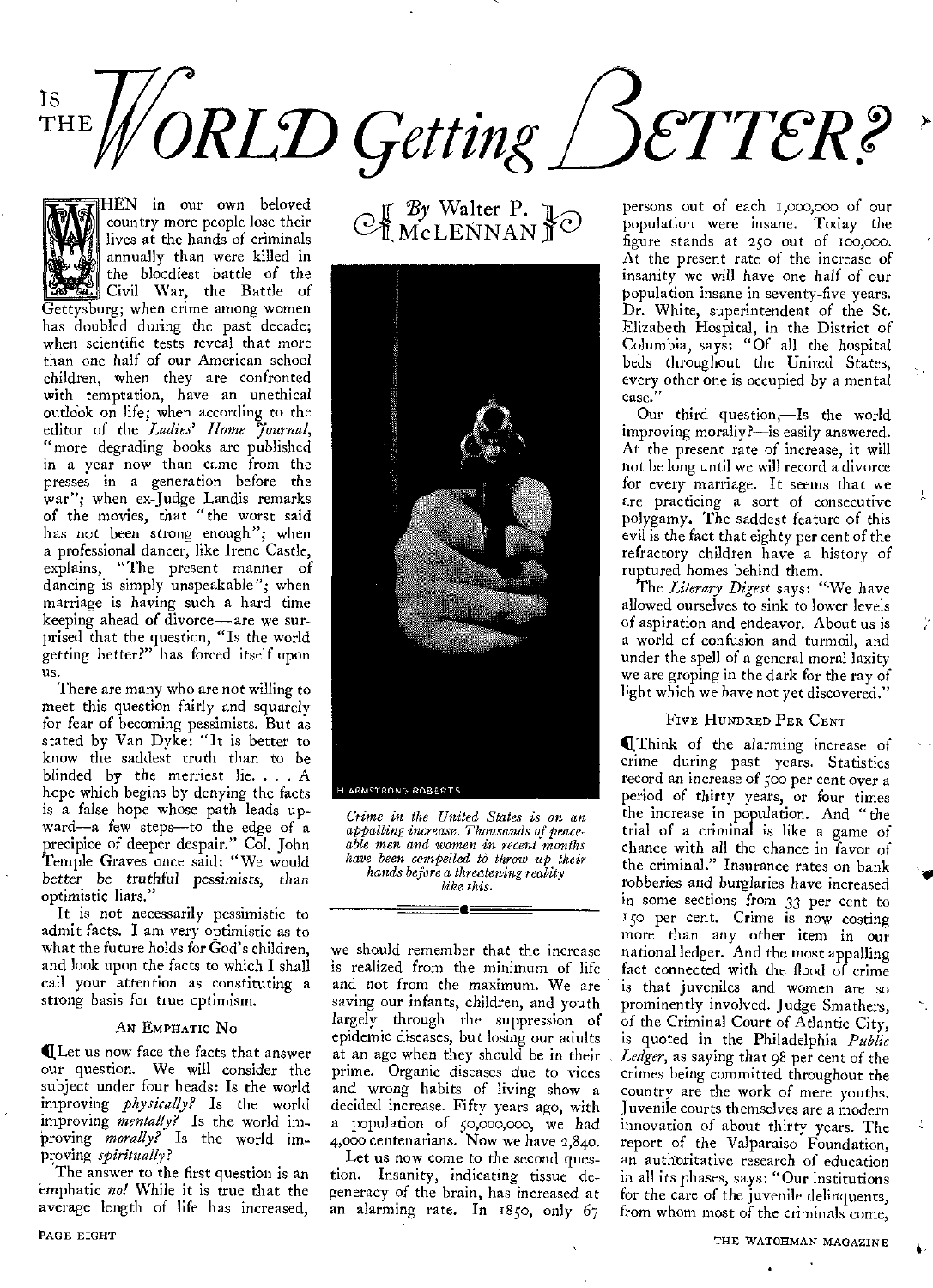are also on the increase. Hoodlumism and sexual immorality are believed to be increasing enormously."

The commissioner of correction of New York has made the rather startling announcement that crime among women has doubled during the past decade.

Do we wonder that Wade H. Ellis, who writes the introduction to Judge Kavanagh's book, "The Criminal and His Allies," says: "If the increase in crime during the next ten years shall progress in the same ratio as the past ten years have witnessed, and if the forces of repression, protection, and punishment are not strengthened and improved, the outlaws will have the upper hand and the case of order against disorder will be lost."

Can we expect better moral conditions when our youth are being fed a brand of modernistic philosophy that is absolutely diabolical—a philosophy that teaches that immortality is a delusion, and religion an exploded superstition? Is not that kind of philosophy reflected in our 20,000 annual suicides?

Our newsstands are covered with magazines that are steeped in sex. In 1926 the United States mail department refused to handle 226 different obscene magazines. The publishers sent them by express, and the public mind is today feeding upon the filth they contain. And when we think of the 1,500,-000 drug addicts in this country, and the effect that drugs have on moral responsibility, we behold another strong contributing factor to our moral breakdown. But I think that of all the contributing factors to present moral conditions, the movies hold first place.

We will now come to the last question: Is the world improving spiritually? Woodrow Wilson sensed to a large extent the drift of things, when shortly before his death, he said: "The sum of the whole matter is this, that our civilization cannot survive materially unless it be redeemed spiritually."

Harold J. Hamilton in the *Literary Digest says* our churches themselves "have become hotbeds of infidelity, higher criticism, and evolution." And

OOÈ

possibly the most outstanding revelation of lowered spirituality on the part of the church is its present relation to the Great Commission. Concerning this matter Stanley High declares that "foreign missions, from having been an agency of spiritual, regeneration . . . are doomed not only to failure, but to extinction."

We might sum up the matter by saying that the pulpit today is humanizing God, minimizing sin, and deifying man. In the light of these facts we are not surprised to hear H. G. Wells say, "The ship of civilization is not going to sink in five years' time, nor fifty years' time; it is sinking now."

When we consider these matters in the light of our great advantages, the picture is indeed an appalling one. In the language of Dr. Josiah Strong: "We have only to continue making the same kind of progress long enough, and! our destruction is sure." I know the: facts to which I have called your attention constitute a very dark picture

*(Continued on page 18)* 





برد

NE business man was telling another: "Our territory is east of the Mississippi, South of the Great Lakes, west of the Appalachians, and north of the Ohio—God's country."

And surely he outlined a wonderful land, but is it really God's country?

Not many years since a well-known author wrote a book in which was set forth the proposition: "No country is God's country without a woman." And certainly upon the ideals of womanhood are built the superstructures of civilization. Where womanhood is degraded, there civilization hesitates and turns back. There mankind makes no progress, or worse yet, descends to the depths of heathenism. But withal, it takes more than women to make any country God's country.

And again: During the World War the belligerents each claimed the special protection and smiling favor of the Ruler of the universe. Each prayed to the same God for victory over the other, an outstanding disgrace to Christianity. But the hysteria of war has passed with the years, and now no one accuses the Most High of taking sides in the war.

## $By$  Merwin<sup> $\mathcal{R}$ </sup>. Thurber

No one country- on this earth is "God's country" in the special sense usually intended, for. He sends His rain on the just and on the unjust. And the outbreaks of nature visit every land.

But God does have a country, and He tells us about it in His blessed word. In the first place, it is a large land, with space for all who dwell there, for He says, "Thine eyes shall behold the King in His beauty; they shall behold a land of far distances." The capital city of that land is more immense than human



builders have ever dreamed of—it lies *375* miles square. In that country there are no great oceans with their terrible storms, no great mountains with their sickening heights, no great deserts with their dreary wastes; but all is peace and joy and comfort and eternal light.

In spite of its wonders, however, the greatness of that land is not in the marvelous characteristics of its climate or its riches. The inhabitants of that country make it what it is.

First, there is the King on His throne, the Source of all power and glory and honor, the Giver of every good gift. And the people are unique, for they have been redeemed out of great tribulation, from every nation, kindred, tongue, and people. There is no guile found in their mouth, for they have washed their robes and made them white in the blood of the Lamb.

There is no strife and commotion in this beautiful land. Peace and plenty reign on every hand. The very<sup>g</sup>natures of the wild beasts have

been changed. Death is forever dead. Sorrow and sighing have passed away, and the inhabitants no more say, "I am sad," for they are dwelling at last in God's country.

 $\Delta$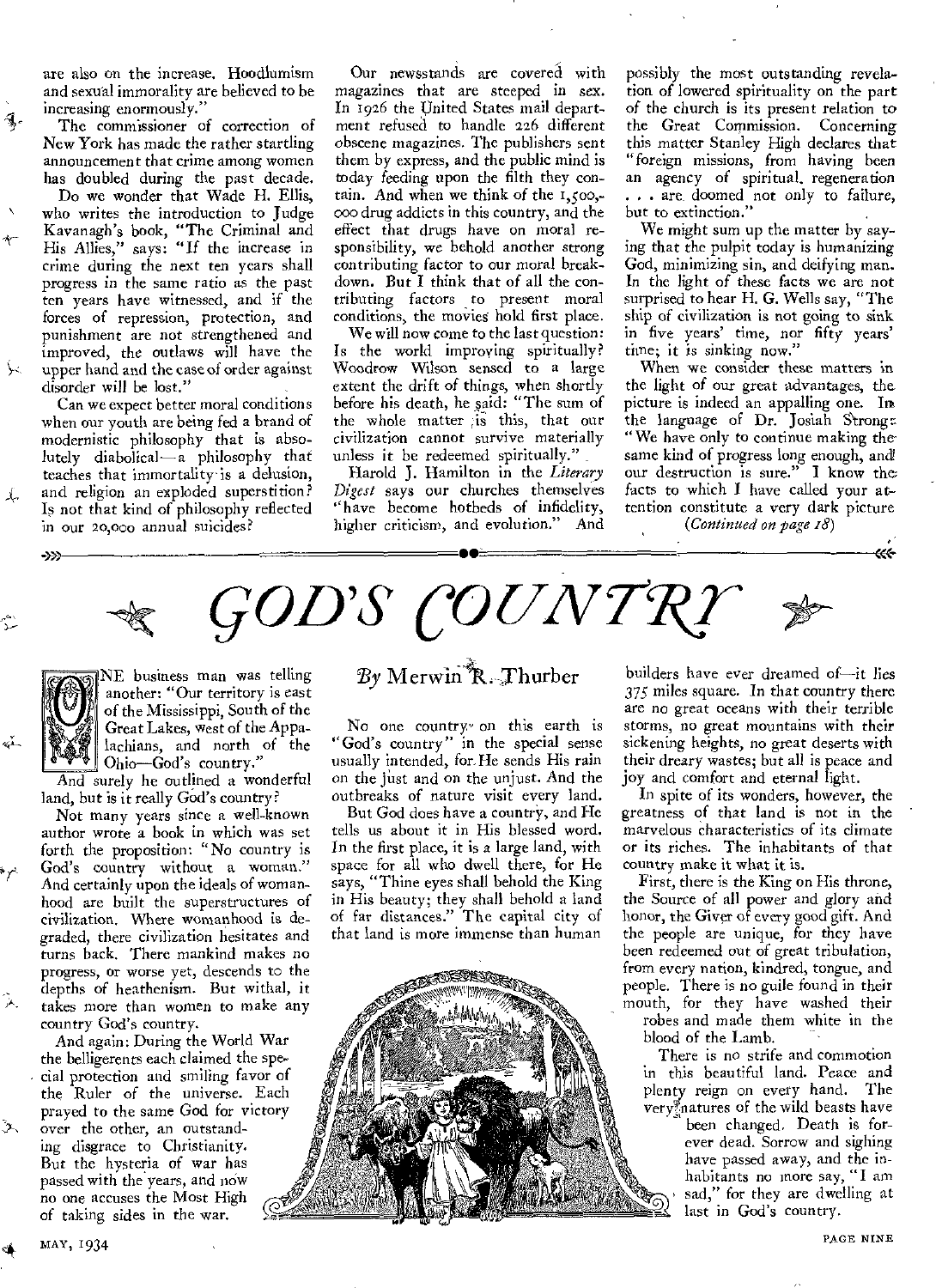$N$ rs. Kennedy Learns

## **HERE** *the*  **DEAD ARE**  WO neighbors, Mrs. Palmer, and Mrs. Kennedy, met at the corner of Eighteenth and Wascoe streets, where they both expected to board a car for

home. Mrs. Palmer had in her hand a Bible and a songbook, for she had been to church. Mrs. Kennedy was heavily veiled and wore mourning, because she had lost her husband by drowning in the mill race at Elmwood two weeks before this. They quietly exchanged greetings, and spoke of the pleasant, sunny morning, a rare treat *in* the month of February in those parts.

After seating themselves in the car, each inquired where the other had been. Mrs. Palmer said that, as usual, she had been to church. Mrs. Kennedy had often seen her neighbor going off to church on Saturday. To her, this *was*  the queerest kind of practice; but she had never questioned the sincerity of her affable neighbor.

Mrs. Kennedy explained that she had been up to see Father Macaulay about some matters pertaining to her deceased husband. She said she could not rest in peace till she received the assurance that her husband had been released from purgatory in answer to her prayers and those of Father Macaulay, for which latter she had arranged and paid shortly after the funeral. She stated that she had received this assurance this morning. Father Macaulay told her that even now her beloved husband was in the abode of his heavenly Father, having passed his sojourn in the region of purgatory for the expiation of all his shortcomings while in the flesh.

#### CHRISTIAN FRIENDSHIP

(To this recital of the morning's experience, Mrs. Palmer listened very attentively; but before *Mrs.* Kennedy had finished talking, they had reached the corner where they were to leave the car. After bidding each a cheery "goodmorning," they entered their respective homes.

At the dinner table, Mrs. Palmer related to her husband, who had come home later from church, the conversation she had had with Mrs. Kennedy. "You must try to help her and comfort her in every way you can," said Mr. Palmer.

"She is always glad to have me call, and seems glad to talk about spiritual things," replied Mrs. Palmer.

About seven o'clock that evening, Mrs. Kennedy's doorbell rang; and Mrs. Palmer walked in. Her greeting was more sisterly than neighborly. After a few minutes' chat about family matters, Mrs. Kennedy referred to the conversation they had had on the car *coming from* town that morning, and to the visit she had made to Father Macaulay. Many were the times the *two* women had spoken together *of* the Christian's hope, and they felt very free and confidential with each other.

#### SEEKING SOLACE

("While Father Macaulay told me positively this morning that John has atoned for all his past sins in purgatory and is now in heaven, I can't seem to get the satisfaction out of it that I want. I have thought about it all afternoon. From a child, I have been taught to believe that by prayers for the dead, and by giving money to the church, in order that the father might pray for them, we might get our relatives and friends more quickly passed through the purification of sins that purgatory affords.

"There are many more things I want to find out concerning the dead, now that John is gone from me. I remember you always get so much comfort from the Bible, Mrs. Palmer, Do you really think that the Lord has told us in that Book what happens to people when they die?

"Father Macaulay says the Bible contains a great deal of instruction on



*Keystone View Co.* 

this subject, but it takes some one who has had years of study of it to find out God's purposes, and that it is not safe for us to attempt to study it, lest we get confused in our belief, unless we have had a long course of instruction from the fathers of the church. For that reason, I have never attempted to study it; but if you really think it has some light for me at this time, I want it. My soul is hungering for real solace and confidence in regard to the hard things I have been called to face lately. Will you not tell me what you believe in regard to the state of the dead and read me your reasons from my Bible?"

"I shall be very glad to study with you, Mrs. Kennedy," said Mrs. Palmer. "I believe that the Lord wants us to be *intelligent* with regard to.the state of the dead. He does not leave us to wonder and speculate about their condition.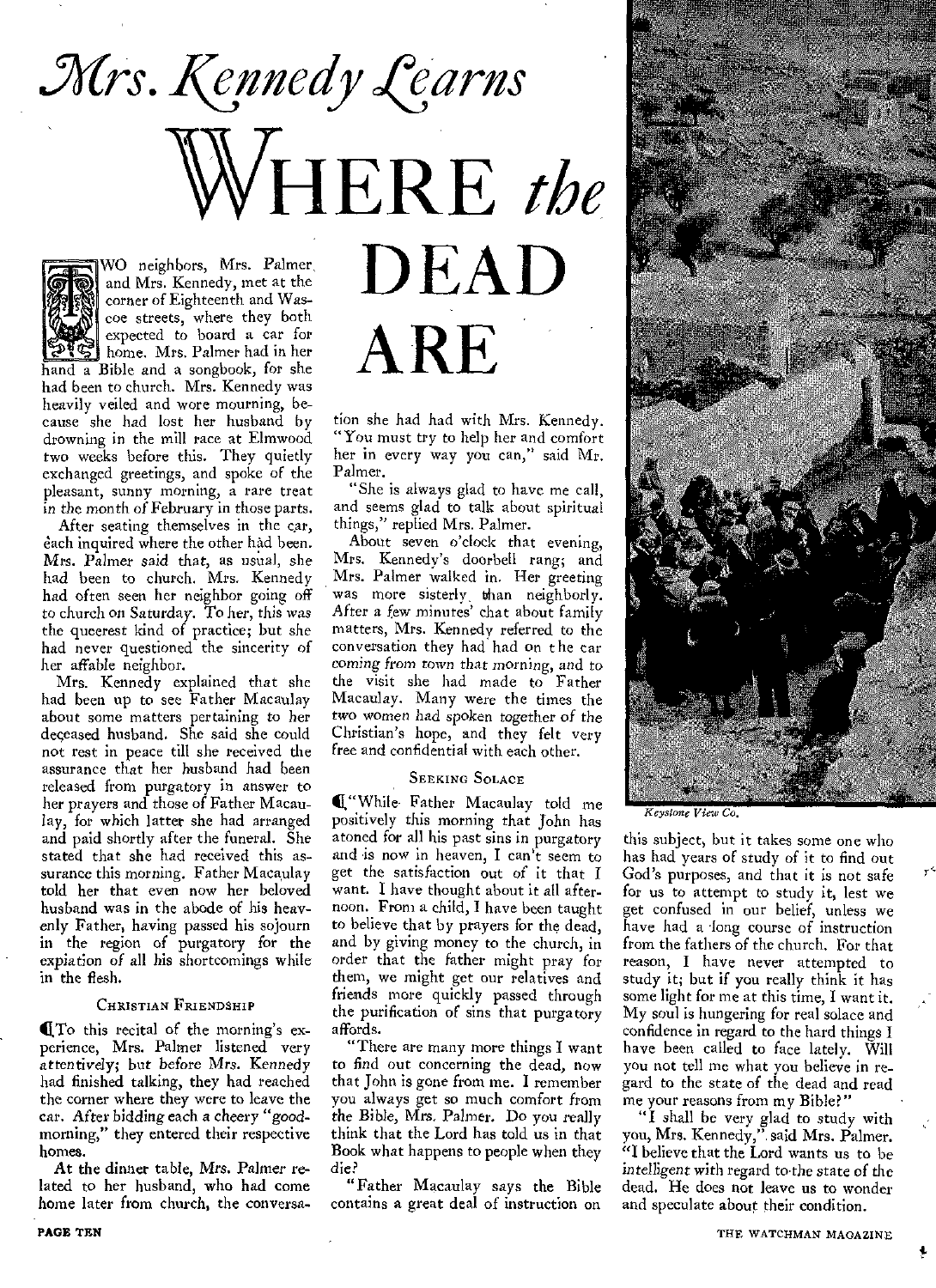

*The supposed ruins of the house of Mary and Martha in Bethany on the slopes of Olivet, where Lazarus, their brother, died and where he lived after he was resurrected from the dead* 

"The apostle Paul, writing under the direction of the spirit of God, said in his letter to the Thessalonian believers and I am sure it is for us too-'I would not have you to be ignorant, brethren, concerning them which are asleep, that ye sorrow not, even as others which have no hope.'

"In comparing this text with one found in the Gospel of St. John, chapter II, verses 11-14, we find that Paul is speaking not of sleep as we usually think of it, but is referring to death. Jesus 'saith unto them, Our friend Lazarus sleepeth; but I go, that I may awake him out of sleep. Then said His disciples,

## By J. Berger **JOHNSON**

Lord, if he sleep, he shall do well. Howbeit Jesus spake of his death: but they thought that He had spoken of taking of rest in sleep. Then said Jesus unto them plainly, Lazarus is dead.'

"I believe we may all know God's message on this point," continued Mrs. Palmer. "God made man in the beginning, and is acquainted with his nature, not only in life, but also in death; and in His word we may find solace.

"No doubt, Mrs. Kennedy, many of the things we shall read from the Bible may be quite different from what you have believed; but I ask you to remember, all the time we are reading, that it is God's book, and that what we shall read are God's words. What people say differs often a great deal from the plain 'Thus saith the Lord.' You may even be surprised at the certainty with which the Lord speaks in His word on this subject.

#### CONSISTENT DOCTRINE

("He tells us, in the book of Ecclesiastes, the ninth chapter and the fifth verse: 'The living know that they shall die: but the dead know not anything.' Please remember, throughout our study, this one text, and see if all the others we shall read do not bear it out. Reading the rest of the verse and the next, together with the tenth, we find these expressions: 'Neither have they any more a reward; for the memory of them is forgotten. Also their love, and their hatred, and their envy, is now perished; neither have they any more a portion forever in anything that is done under the sun. . . . Whatsoever thy hand findeth to do, do it with thy might; for there is no work, nor device, nor knowledge, nor wisdom, in the grave, whither thou goest.'

"Every emotion, every thought, all knowledge, all wisdom, all 'power even to love those who are dearest to-them on earth, while alive, have ceased when our dear ones are laid in the grave. They cease conscious existence.

"But there are other verses just as pointed as these. Job, in speaking of man's condition in death, has the following to say: 'His sons come to honor, and he knoweth it not; and they are brought low, but he perceiveth it not of them.' Job 14: 21."

"Why, that really says that he doesn't know a thing about his dear ones!"

interjected Mrs. Kennedy, becoming noticeably interested in Mrs. Palmer's presentation of the subject in hand. And we have always enjoyed feeling that our departed loved ones were hovering close around us, eager to help us through life. Can it be that it is not so?" she asked.

#### HOPE OF THE RESURRECTION

("From the plain Scripture we can reach no other conclusion, Mrs. Kennedy. Furthermore, we would naturally expect that if a person lived after death and were transported to glory, he would spend his time praising God for his deliverance from the encumbrance of the flesh, wouldn't we? Listen to what the Lord says through the prophet David, in the sixth Psalm, the fifth verse: 'In death there is no remembrance of Thee: in the grave who shall give Thee thanks?' Job says, 'If I wait, the grave is mine house.' Job 17: 13. He did not expect to go to some intermediate place to pass some time before going to heaven. He would wait in the grave till his Redeemer should call him; then he would answer, as he says in job 14:15."

"Then it seems that the Bible teaches that when our loved ones are laid in the grave, we shall never see them again—that will be the last of them?" quickly interrogated Mrs. Kennedy.

"No, my dear," answered Mrs. Palmer assuringly. "As we read other Scriptures, we find that holy men of old spoke of their hope of a resurrection from the dead, when those who have long been held in the prison house of Satan, the grave, will come forth. Those who are sleeping in Jesus will arise in renewed bodies, which will never see death again, to be united with their loved ones through eternity."

"How satisfying that sounds!" said Mrs. Kennedy. "But let us read some of those Scriptures. This is all so new to me!'

"Very well; let *us* go to the Book of Hebrews, and there we find in the eleventh chapter and the thirty-ninth and fortieth verses, these significant words: 'These all, having obtained a good report through faith, received not the promise: God having provided some better thing for us, that they without us should not be made perfect.'

"God plans that all His children shall receive the fulfillment of His promises to them at the same time. It has never been His purpose that one by one, as they die, they enter upon the promised inheritance, but that all should wait in the grave till He calls them forth, and *(Continued on page 17)*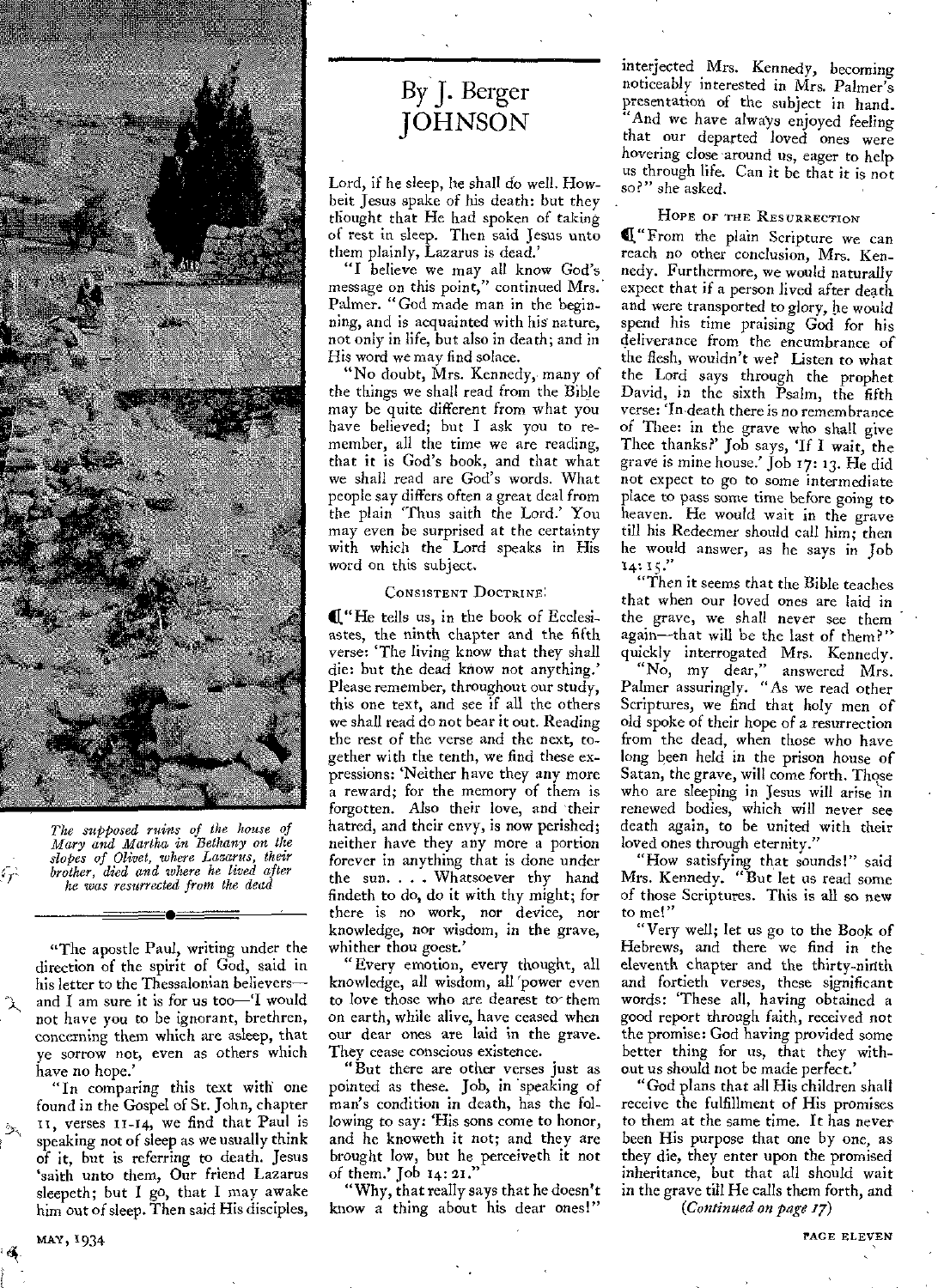## *Of all the churches, how may we Know*   $W$ *HICH* is the  $\triangle$ RUE CHURCH<sup> $'$ </sup>



*T* IS a logical conclusion that the true church is the one that is in least favor with the Archenemy of God. There is described in the Bible a church that thus draws upon itself the anger of the Adversary. "And the dragon was wroth with the woman, and went to make war with the remnant of her seed, which keep the commandments of God, and have the testimony *of* Jesus *Christ."* Revelation 12: 17.

The dragon is described in verse nine of this chapter as being the old serpent, the devil, Satan, "which deceiveth the whole world." The devil's work has always been to deceive. "He is a liar, and the father of it." John 8:44. So naturally he takes delight in deceiving the human family. One of his greatest deceptions in these last days is to make people believe that they are under no obligations to keep God's commandments—that the law of God is annulled. No greater deception has ever been palmed off on the human race. And it is peculiarly strange that many *in* the religious world and even some preachers teach this erroneous and devilish doctrine. "He that saith, I know Him, and keepeth not His commandments, is a liar, and the truth is not in him." John 2: 4. Rather strong language, but it is just what the Bible says.

#### CHARACTERISTICS OF TRUE CHURCH

QBut we must come now more directly to the study of the characteristics of the remnant church as given us in our texts of Revelation 12: 17 and 14: 12. Both make it clear that the remnant church *against* whom the devil is especially wroth will be a commandment-keeping church as well as having the "testimony of Jesus," "the faith of Jesus," and " the patience of the saints." Commandment keeping and having faith in Jesus go hand in hand. One is the complement of the other. Truly a person cannot keep the commandments of God without faith in Jesus; and on the other hand, if we have faith in Jesus we will love to keep His commandments. Obedience to God through faith in Jesus Christ is evidence of discipleship. "If ye love Me, keep My commandments," are the *words of Jesus Christ*  himself. (John 14: Is. See also John

14: 21, 23; 15: ro, and other passages.)

It will be of interest and profit to us in this connection to give a moment of thought to the nature and character of God's law. All will remember with what awful grandeur and glory the holy law of Jehovah was proclaimed amidst the thunderings and lightnings of Sinai's summit, when God came down and spoke face to face with Moses, declaring His Ten Words with audible *voice, and* then penned them with His own finger on the tables of stone. This law is generally spoken of as the Moral Law, the Ten Commandments.

In years gone by, the law of God was taught generally, and understood by all Christian people to be the Magna Charta of God's divine and eternal will for the inhabitants of earth. "I delight to do Thy will, Q my God: yea, Thy law is within my heart." Psalm 4o: 8.

The psalmist has much to say of the law and the commandments of the Lord. ≕≜≕

*A shrine built upon the spot from which Christ is supposed to have ascended into heaven. The eleven members of the first Christian Church whom He left there have increased until Christians number millions today. But are they all true followers of Christ?*   $By Ewing$ <sup>Galloway</sup>, N. Y.



### By ALFRED R. OGDEN

In the first Psalm it is said of the righteous that "his delight is in the law of the Lord." (Verse a.) Psalm 119 is filled with statements magnifying the law and the commandments of God. Likewise the nineteenth Psalm is profuse in its statements of the nature and character of the eternal law. We read: "The law of the Lord is perfect, converting the soul. . . The commandment of the Lord is pure. . . . More to be desired are they than gold, yea, than much fine gold: sweeter also than honey and the honeycomb. Moreover by them is Thy servant warned: and in keeping of them there is great reward." Psalm 19: 7-11.

The foregoing statements from the Psalms are quite in accord with the teachings of all the patriarchs, prophets, and apostles, All *agree* that man's duty to his Creator is, as stated by the Preacher: "Let us hear the conclusion of the whole matter: Fear God and keep His commandments: for this is the whole duty of man." Ecclesiastes 12: 13.

The founders of the Christian church are perfectly agreed with these statements from the writers of old. The great apostle Paul declares: "Wherefore the law is holy, and the commandment holy, and just, and good." Romans 7: 12. And again the same apostle says that "by the law is the knowledge of sin," and then asks: "Do we then make void the law through *faith?* God forbid: yea, we establish the law." (Romans 3:20, 31.) It is by faith in Jesus Christ as the sin-pardoning Saviour that the immutability of the law is established; for "whosoever committeth sin transgresseth also the law: for sin is the transgression of the law." John *3:* 4.

Note the present tense of the apostle's language. Paul did not *say* by the law *was* the knowledge of sin, but rather by the law *is* the knowledge of sin. And with this agree the words of John: "Sin *is* the transgression of the law." It always was, *and forever* will be, sin to *(Continued on page 19)*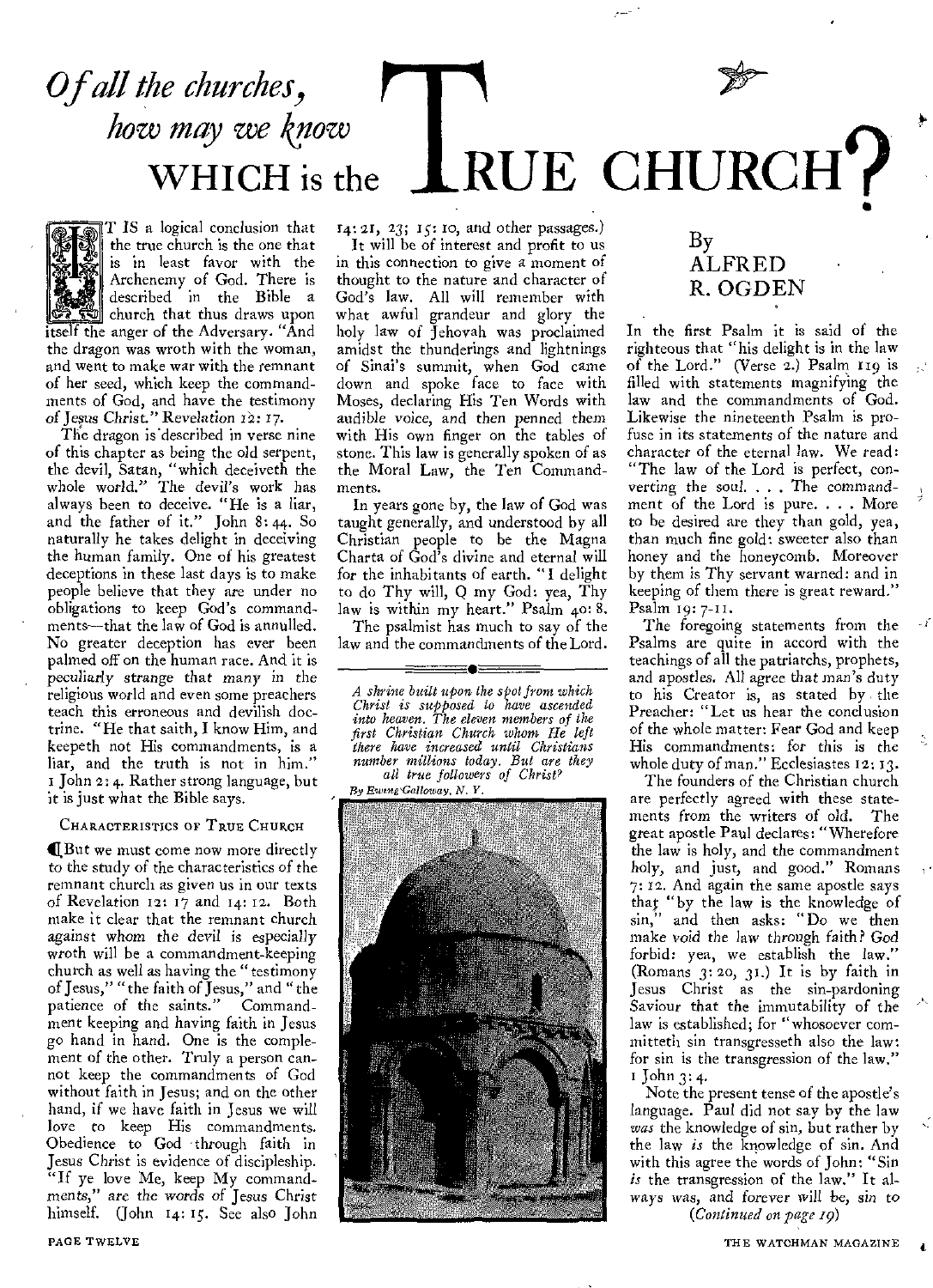## CATASTROPHES

1. For what purpose does the Lord  $\mathcal{F}$  allow disasters to come upon the earth?

"When Thy judgments are in the earth, *the inhabitants of the world will learn righteousness."* Isaiah 26: 9.

2. What natural, social, and personal troubles did Jesus foretell would happen just before His return?

"There shall be signs *in the sun,*  and *in the moon,* and *in the stars;* and upon the earth *distress of nations,* with *perplexity; the sea and the waves roaring; men's hearts failing them* for fear, and for looking after those things which are coming on the earth: for *the powers of /›.\_ heaven shall be shaken.* And *then shall they see the Son of man coming* in a cloud with power and great glory." Luke 21:

25-27. 3. What lesson did Jesus say we should learn from these experiences? "Now learn a parable of the fig tree;

When his branch is yet tender, and 义

putteth forth leaves, ye know that summer is nigh: so likewise ye, when ye shall see alt these things, *know that He is near,.even at the doors."* Matthew 24: 32, 33, margin.

4. What other judgments did God foretell He would send upon the earth before the return of Jesus?

"Alas for the day! For the day of the Lord is at hand, and as a destruction from the Almighty shall it come. Is not *the meat cut of* from before our eyes? .. *The seed is rottem* under their clods, *the garners are laid desolate,* the barns are broken down; for *the corn is withered. . . .* The herds of cattle are perplexed, because *they have no pasture. . . The rivers of waters are dried up."*  Joel I: 15-20.

5. What is God's purpose in these catastrophes?

"Therefore thus will I do unto thee, 0 Israel: and because I will do this unto thee, *prepare to meet thy God, 0 Israel:"*  Amos 4: 12.

6. Because God sends disasters as judgments on sin and warnings to. prepare for the return of Jesus, are we therefore to conclude that those who perish in disasters are the most wicked?

"And Jesus answering said unto them, Suppose ye that these Galilæans. were sinners above all the Galilæans, because they suffered such things? *I tell you, Nay."* Luke 13: z, 3, first part.

7. What is the great lesson to the survivors of disasters and to those unafflicted?

*"Except ye repent,* ye shall all likewise perish." Verse 3, last part.

8. What attitude should the Christian who is prepared to meet Jesus take toward the terrible things happening everywhere?

"When these things begin to come to pass, *then look up, and lift up your heads; for your redemption draweth nigh."* Luke 21: 28.

#### **ME SCRIPTURE PROBLEMS SOLVED** 37

*This is a service department where questions on religion, ethics, and Bible interpretation will he answered. Inquirers may address the editor.* 

#### SABBATH AND LORD'S DAY

 $\hat{\mathfrak{T}}$ .

A *writer in the "Christian Advocate" (Methodist) criticizes Seventh-day Adventists for using Mark 2: 28 and Matthew la: 8 to prove that the seventh-day Sabbath is the Lord's day. He claims they leave out the words "also" and "even" in these verses and so pervert their meaning; and asserts that the texts mean only that Christ is Lord of the Sabbath only as He is Lord of all other days. What about that?* 

Just this; We have never known any Seventh-day Adventist to omit the words "even" and "also" when quoting these texts, and it is difficult to believe that they were ever omitted from interpretative consideration. The texts in question read: "Therefore the Son of man is Lord also of the Sabbath." and "For the Son of man is Lord even<br>of the Sabbath day." We call the of the Sabbath day." attention of our critic to the fact that, in quoting these texts, he actually quotes them wrong, and in both cases omits the first word, in one case the word "therefore" and in the other the word "for." These also are important words in the texts; for they direct attention to the context immediately preceeding. We say *therefore*  and for when we are drawing conclusions

from what we have just finished saying. And Jesus has just been comparing not the Sabbath with other days of the week—but what people may properly do on the Sabbath, with what the priests did with sacred things and sacred time in the sanctuary or temple. The comparison was made between sacred *things* of old and sacred *time* now. Christ meant that the Son of man is Lord, not only of sacred *things* and sacred time anciently, but *also* (even) of sacred time *now.* And the sacred time for Christ was the seventh-day, Sabbath, as is very evident from the whole incident and from His own personal habits of Sabbath keeping. (Luke 4:16.)

#### THE LITTLE BOOK

#### *What is the meaning of Revelation .ro: 9-111*

The tenth chapter of The Revelation is a prophecy of the beginning of the investigative judgment in heaven in the year *1844.* The little book is the prophecy of Daniel which contains the time-forecast of the judgment. (Daniel 8: 14; 9:25.) Eating the book would signify belief in the prophecy on the part of the eater. (See Jeremiah is: 16.) Believers of the forecast made the mistake of thinking that the beginning of the

judgment meant the second coming of Christ. After the time passed and He did not come, the disappointment was bitter, Hence the symbol of a book bitter after it was eaten. After 1844, God's prophets "must prophesy again." Verse II shows that God's work was to go on after 1844.

#### HOW LONG TILL JESUS COMES?

#### *How long before the work of God will be finished and suf fering end?*

Matthew 24: 14 gives the clue. When the gospel of the kingdom, the good news of Christ's second coming, is preached as a *witness* in all the world, then the end will come. The gospel is not to *convert* the world before He can come, but simply to witness (testify, proclaim) that He is coming. We are sure, as we note the reports of the progress of God's kingdom-message throughout the world, that the witnessing is almost over. He is even now "at the doors." All that is needed is our stirring in preparation, that we may open the door. And we open the door by hastening to finish the witnessing. "No man khoweth the *day* nor the hour" of His coming: but the evidence of world events makes us know that a few years at the most must surely bring His appearing.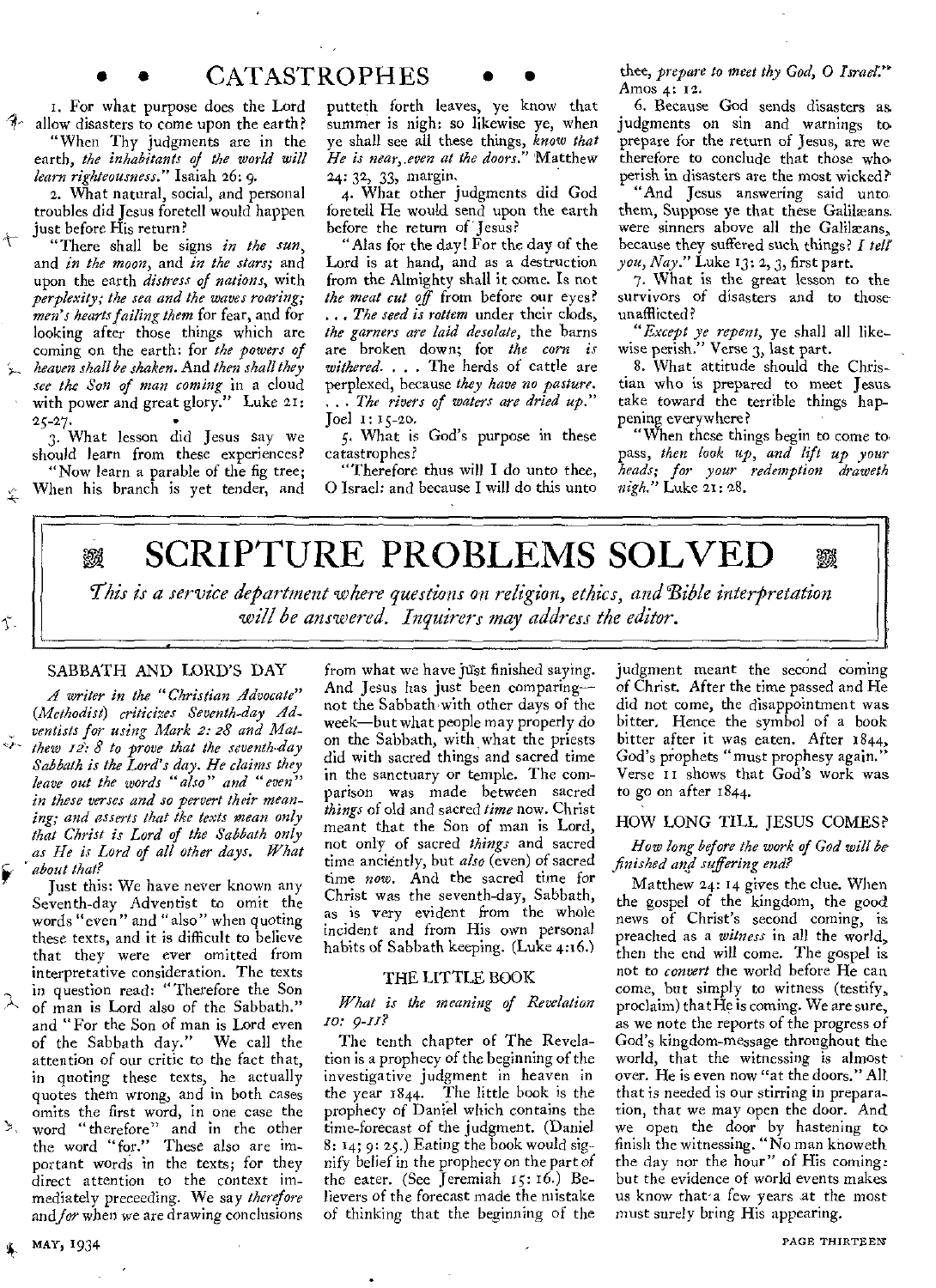# UNDERNOURISHED. Is VOUR CHILD

*By Betty BARCLAY* 



AILLIRE to gain weight usually means malnutrition—a condition in which the body becomes undernourished. This is one of the greatest dangers that confronts the growing hild, since it may result in lifelong ill

health. The average mother resents the suggestion that her child is undernourished; yet approximately one third of all American children, from rich homes as well as poor, have been found to suffer from malnutrition. The fact that parents frequently fail to recognize malnutrition, because the' child is not acutely ill, makes this matter even more serious.

All over the country children are being sent home from schools with notes from their teachers stating that they are undernourished. Practically always this arouses antagonism on the part of parents. They insist that their children are supplied with plenty of food, and that there is no reason in the world that teachers should send such notes. Every excuse in the world is thought of by the parent in an effort to insist that her child is not undernourished. "She has small bones," "She has tiny features," "All my family are small "—we hear these statements by the score.

Yet there is an easy way to find whether or not your child is undernourished. -A girl four feet high who weighs forty-eight pounds is 7 per cent underweight. She should weigh from fifty-two to fifty-seven pounds. Take off a pound or two for those tiny features if you must, but when that child weighs less than forty-eight pounds you will be a wise mother to do a little more than make excuses.

A boy four feet high should weigh fifty-three pounds. When he is five feet high he should weigh ninety-eight pounds and when he gets to be five feet six inches he should weigh one hundred thirty-one pounds.



There are certain easily recognized symptoms of malnutrition. The mother should ask herself these questions: Is the child "delicate," lacking vitality? Is he listless, nervous, fretful? Does he tire easily or appear to be lazy? Does he slouch forward with drooping shoulders and seem incapable of standing up straight? Are his muscles flabby; his teeth poor? Is he, while never really sick, never quite well? Is he thin and underweight?

SECURING BALANCE FOR CHILDREN

QA child may eat enormous quantities of food, but yet be underweight, provided the food is not the kind of food he needs to build his body properly. Without becoming too technical, may I classify foods into two kinds: those that have an acid-reaction when taken into the system and those that have an alkaline-reaction. Unfortunately, comparatively few people realize that meat, bread, fish, and eggs belong to the first class, while the foods with an alkalinereaction are milk, vegetables, and fruits. The alkaline-reaction foods must be secured in sufficient quantity to balance the others—otherwise the diet as a whole will not be balanced.

Adults usually eat almost any kind of food. Children do *not.* Many refuse to drink milk. Others absolutely refuse

*Ministering to the baby. It should be no small concern of parents to find the right food for their children.* 

•

to eat spinach, celery, lettuce, string beans, and other green vegetables. The child who refuses both vegetables and milk must depend entirely upon fruits for the alkaline-reaction food—and in very few homes are fruits served in sufficient quantity to take care of his needs.

Do not be content with the morning glass of orange juice, if you have children in the home. See that plenty of fruit is furnished at other meals. The fruit cup, the fruit salad, and the fruit dessert are dishes that must be served even more regularly during the years when children eat few vegetables. The wise mother serves these dishes and quite often makes them up in a way that is particularly pleasing to children.

I

Here are a number of suggestions for fruit dishes that appeal particularly to boys and girls. Try them on your own children, and I am sure you will agree.

CIRCUS SALAD *(Serves* 

3 oranges  $1/2$  cup chopped peanuts (or buttered popcorn) Lettuce Animal crackers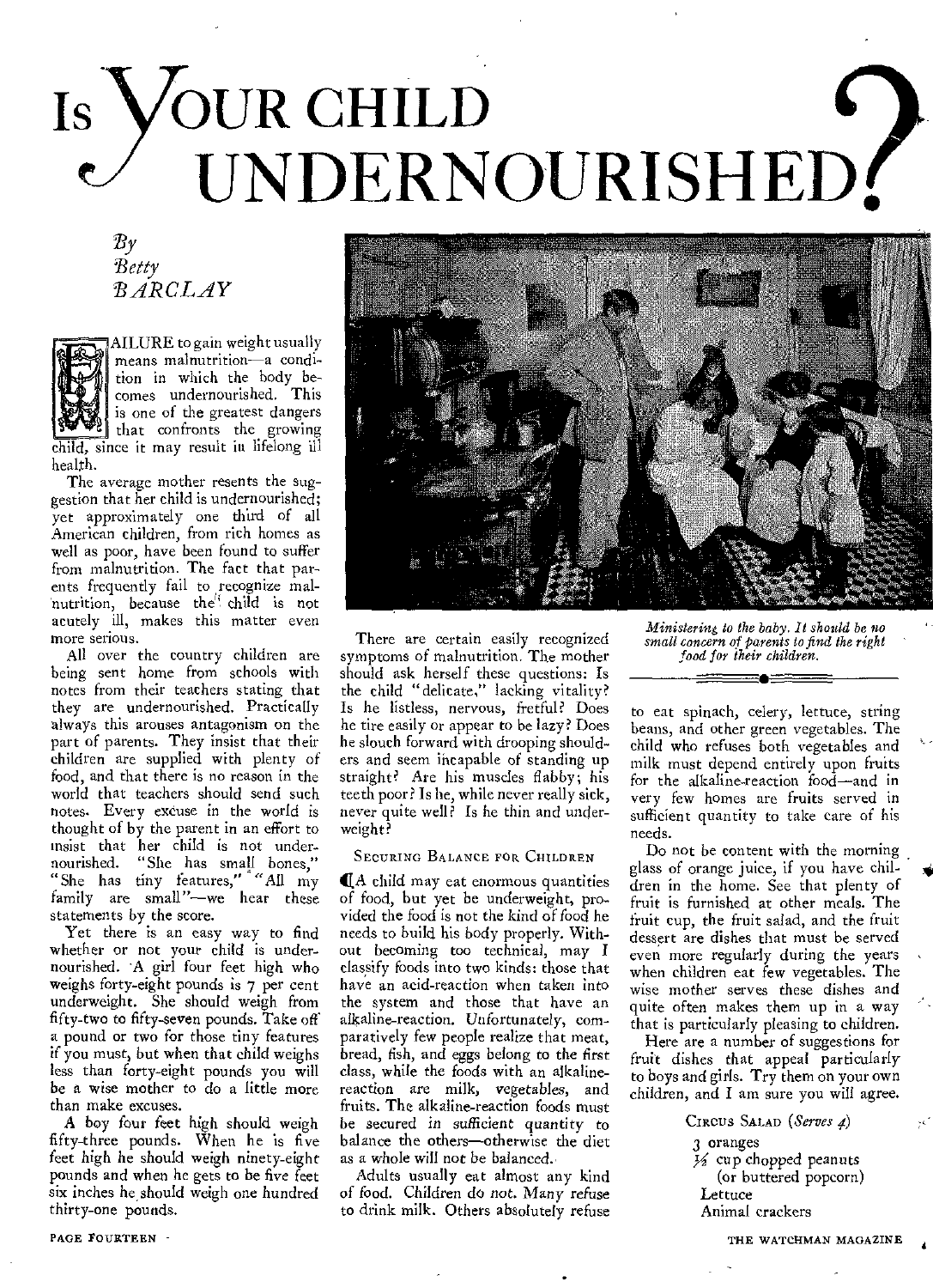Peel oranges and cut in pieces. Mix with peanuts and serve on lettuce leaf with any preferred dressing.

- Pot of Gold Dessert *(Serves 4)*   $\frac{1}{2}$  cup sugar
	- $\frac{1}{4}$  cup cornstarch
	- 1/<sub>8</sub> teaspoon salt
	- Mix and add:
		-

糸

导会

E.

Ç.,

ğ.

- I cup milk (evaporated milk may be used)
	- 1 cup orange juice

Cook in double boiler until thickened. Add: 2 tablespoons butter. Pour into individual molds. Cool. Serve with:

MOCK STRAWBERRY SAUCE

- *(Serves 4)* 
	- 3 bananas, mashed
	- cup orange juice

 $1\frac{1}{2}$  tablespoons table cream Beat together until smooth.

> APPLE STRAWS *(Serves 1)*

Wash and grate I red-skinned apple. Place in a sherbet glass and cover with the juice of I orange. Top with coconut, shredded dates, or chopped nuts. Sweeten slightly if desired. For very young children, remove apple skin and omit coconut, date, or nut topping.

## The "New Deal".

*(Continued from page 7)* 

The cause of the economic condition, therefore, lies deep in the spiritual life of the people. Unless selfishness, greed, jealousy, and hatred be eliminated from the human spirit, the present American program will fail. Senator William E. Borah, the strong supporter of the Roosevelt program, claims that the great financiers of America are largely responsible for our present economic ills. The Idaho senator says that "men who dominate our financial affairs cheated and defrauded the people by selling them worthless securities and then turned about and began cheating and -robbing one another, and at last tried cheating the state and nation of their taxes. Nothing has shocked the confidence of this country like the doings of these great financial leaders. It is nothing less<sup>e</sup>than a catastrophe to find that some of the most powerful figures in finance have been manipulating the whole banking business to their own utterly selfish ends."

This outstanding description of the financial condition in the twentieth century is forcefully portrayed by the prophet James:

"Come, you rich men, weep aloud and howl for your sorrows which will soon be upon you. Your treasures have rotted, and your piles of clothing are moth-eaten; your gold and your silver have become covered with rust, and the rust on them will give evidence against you, and will eat your flesh like fire. You have hoarded up wealth in these last days. I tell you that the pay of the laborers who have gathered in your crops—pay which you are keeping back—is calling out against you; and the outcries of those who have been your reapers have entered into the ears of the Lord of the armies of Heaven. Here on earth you have lived self-indulgent and profligate lives. You have stupefied yourselves with gross feeding; but a day of slaughter has come. You have condemned—you have murdered—the righteous man: he offers no resistance.

"Be patient therefore, brethren, until the Coming of the Lord. Notice how eagerly a farmer waits for a valuable crop! He is patient over it till it has received the early and the latter rain. So you also must be patient: keeping up your courage; for the Coming of the Lord is now close at hand." James 5: 1-8, Weymouth's translation.

The DOCTOR REPLIES TO HEALTH QUERIES *Medical and hygienic information of interest to the general reader is given here by a practicing physician. Inquirers may address the editor.* 

#### NERVOUS BOY

Our *boy seven years of age seems to be very nervous. He has a good appetite, and I am very careful about what he eats, not allowing him to eat between meals, and he gets eight or nine hours of sleep at night. He will not sleep in the daytime, although he lies down to rest. He plays hard, but still is restless and nervous. What can be done for him? M. C. L. N.* 

 $\mathbb{R}^+$ I would like to know the weight of the boy, to see if he is underweight. He seems, according to your report, to be quite normal other than the nervousness. I would suggest the possibility of some intestinal parasite, and have a fecal examination. Also have his tonsils and adenoids examined. Watch his elimination, and see that he drinks plenty of water. I believe that you have very little to worry about, and that you will find he will go ahead and develop into all you wish him to and overcome the nervousness that you speak of. Never let him suspect that

MAY, 1934

you think he is nervous or not well, but just let him be free and enjoy the active life of a boy.

#### ABNORMAL APPETITE

*What can I do to overcome an appetite that seems very much abnormal, both at mealtimes and between? A. P. T.* 

The cause of your abnormal appetite is a disturbance of the nerve supply of the stomach, Try thorough mastication of your food, and eating very slowly and regularly, with nothing between meals except the free drinking of water or possibly of fruit juices.

#### DIFFICULT BREATHING

*What is the cause of the difficulty of breathing in asthma? A. W. W.* 

The attacks of difficult breathing in asthma are caused by spasms of the bronchial muscles, and a swelling due to the edema of the bronchial mucous membranes. More air is taken in during inspiration than is exhaled during expiration, and that makes the difficulty in breathing more pronounced.

#### SALT EATING

*What harm is there in salting food at the table? I have heard that the. use of salt at the table has been discouraged by some. S. A.* L.

The use of much salt at the table not only encourages eating too much, but also causes a retention of water in the body. Salt that has been added to the food in cooking or the natural salt in the food should' be sufficient, and no salt should be added to the food at the table.

#### SCAR ON EYEBALL

*For some time I have had a scar on the white part of my eye due to something having scraped the tissue. Will this scar ever heal? F.* 7.

The possibilities are that this scar will continue to get smaller and in time be practically gone. If it is ,persistent, I would advise seeing an eye specialist as the treatment in such a case while quite simple is one that must be done very carefully due to the sensitive organ that is being dealt with.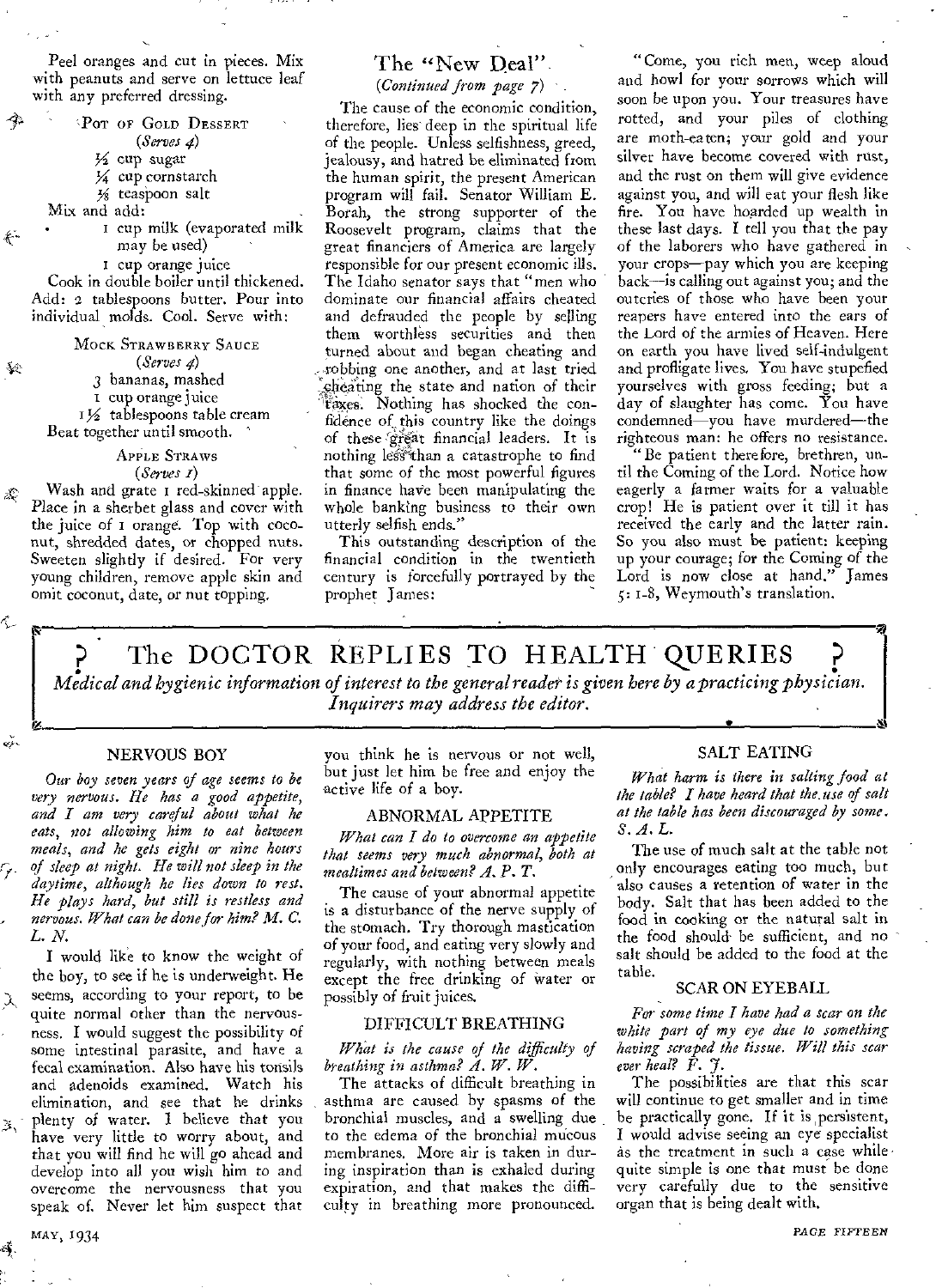

*Shall they handle my money, or have money of their own? Are they thieves if they take mine and spend it? How shall I teach them ownership of money? ' These rbital questions of parenthood are answered* 

## By Arthur W. Spalding



CHILD who takes money without permission from anybody, parents or others, is stealing. The eighth commandmen tsays, "Thou shalt not steal." For a

 $\delta$  parent to condone such an act simply because it is the parents who are robbed and because, possibly, they recognize that the child needed some money, is to train that child in the habit of stealing. The inevitable result is to make him into an enemy to society and to himself.

Certainly the boundaries of property *rights must* be made plain *to* the child. A child does not learn the uses of money, and therefore is not tempted to steal it, until he is at least five or six years old and probably older. His education in the rights of property should be begun very much earlier than this. First of all come the lessons of selfdenial and self-control, of obedience to his parents' will. The tiny babe learns this when his mother makes his *feeding* systematic, puts him to sleep regularly, maintains a program. He is but little older when he reaches out for things that attract his attention and desire, perhaps a rattle, perhaps the moon. He should have his own particular playthings, not too many, which he can grow to recognize as being always *at* his command. He must also learn there are other things he is not permitted to handle, and his "paddies" get spatted if he does. Very soon, also, in playing with other children, he has to be taught that the things which belong to another child are under that other's control, and can be used by him only by that other child's permission.

This sort of early training is necessary. to make the basis for later training in property rights and honest conduct, and it *cannot* be begun *too* early.

When he comes to the age where he learns some of the possibilities of trade, and knows that money will get him things he covets, from candy to air guns, there has to be impressed upon him that he cannot take money which is not his by right. It is his by right only if he earns it or is given it. The child who has never earned money does not know the value of money. Money is not a value in itself; it is only accepted in the economic world as the equivalent of creative labor. Money could have no value if nobody worked, because there would be nothing for money to buy, and you cannot eat money nor wear money nor be warmed by money nor fly with money. This idea never comes into the head of individuals who do not have to work and whose money comes to them, not as the result of effort but because it is given.

#### WORK AND EARNINGS

QTherefore the child must be taught to work. But equally he should be given tangible reward for his work. It is very true, of course, that all the work a child can do does not pay for his expenses of food, clothing, shelter, and education. But the reason he should be taught to work is not to pay for his expenses. He does not owe his parents for these things; they owe them to him. The reason he *must* be taught to work is that he may get a right view of his relation to society and become a pro-



*If children are taught the responsibility of handling money, and spending it wisely, they are not liable to come to this, robbing safes to obtain it.* 

≕≏

ducing member of it, for the sake of his own happiness and the happiness of others. Nevertheless, he should be given some tangible token of the value of his efforts, for it is hard for him to realize that his work counts for anything unless he can hold in his hand a reward. And because money is the medium of exchange in economic society, he should be *given* some money to use for himself, and then he should be guided in the using of it.

The best plan is for a child to be taught that he is a member of the home firm; that everybody has duties to perform, and that in doing these duties wealth is produced, represented in part by money, but also by the food grown in the garden, the clothing made, the wood cut to burn, and so on. He gets these material comforts as do the rest of the family, and he is also to get some money. Set aside for him, then, a stated sum each week. This sum must, of course, be in accordance with the cash resources of the family; but even if it is only a few cents, it represents something to him, and the possession of it educates him in his rights and powers in relation to property. He may then be required to purchase certain things he needs, as school supplies or handkerchiefs or shoes, as well as his luxuries, as much or as little as the sum indicates.

Without some such arrangement to be at the disposal of the child, he can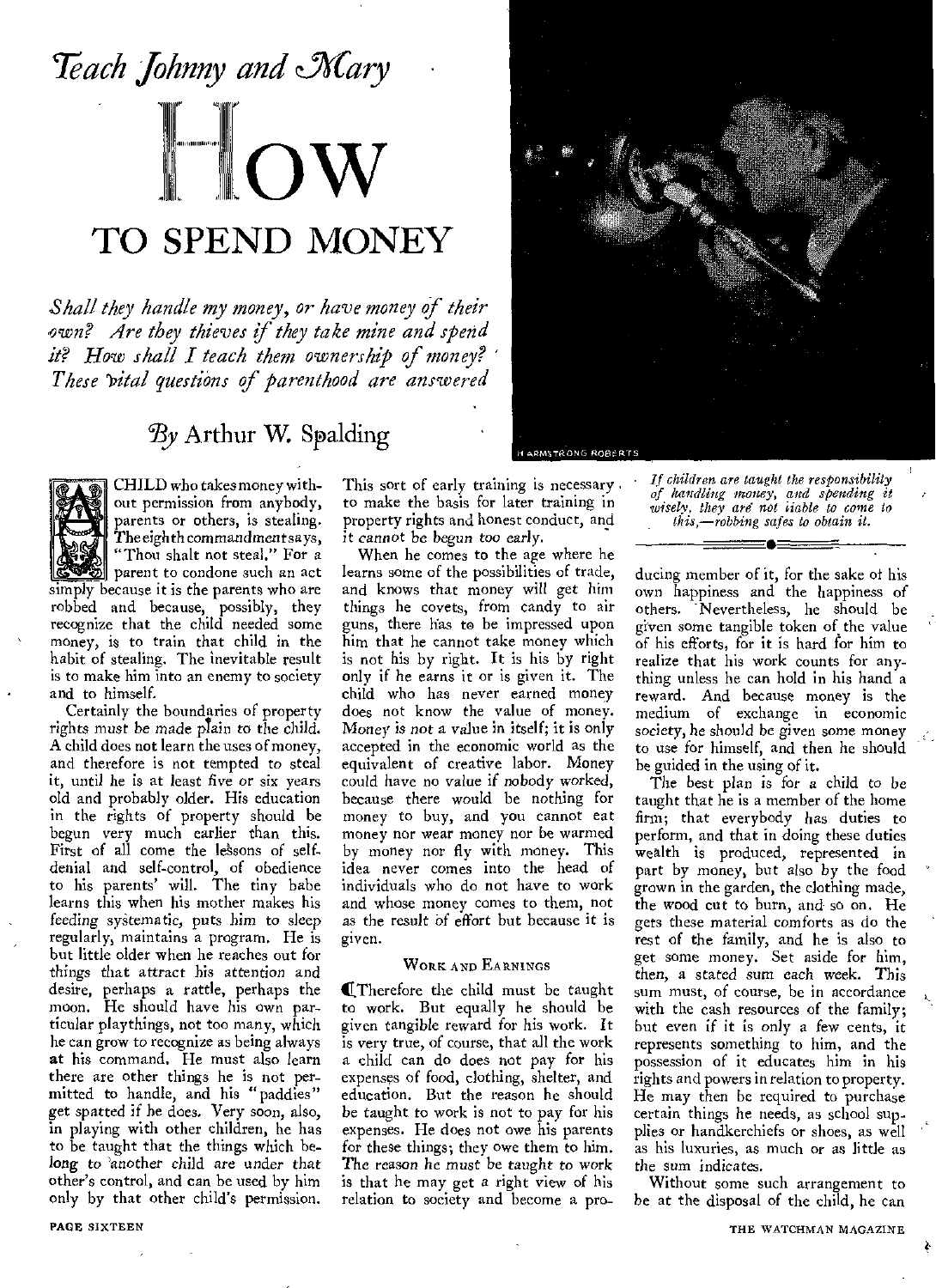scarcely be educated aright in regard to money with which he comes in contact. This constructive side of dealing with petty thieving is all too little regarded *4-* by parents, and the punitive side, enforced perhaps by the parents' anger, is all too likely to be overemphasized.

But a child who, after being instructed, persists in petty thieving, must have a restraining hand laid upon him. The treatment should, of course, be varied with the different conditions surrounding different children and with their different dispositions. Some children have little, some have much, moral sense. Punishment may be necessary in the form of. deprivation of some coveted thing or favor. Whip: ping is a very doubtful resource; it need  $5^{\circ}$ not be resorted to if the parentis doing a constructive work in the education of the child, and in most cases it will do no good anyway.

爹

ん

ا پاک

 $\rightarrow$ 

Explain to the child simply the prime laws in property which he needs to know, teach him God's command, show him the consequences of stealing, impress upon him the necessity of obeying God and his parents for his own good. Punish him when necessary, but counsel him most, and pray for him always.

#### LYING AND STEALING

*What can be done for a boy eleven years of age who lies and steals both at home and at school?* 

First, come to know him, and find the causes of his delinquency. This is not always easy for the untrained parent, and may require the help of a psychiatrist or a skilled social worker. But parents should do their utmost to un-<br>derstand. There may be an in-There may be an inherited tendency, or it may be wholly, and certainly is in part, due to environment and training.

There are two basic causes for departure from fact in speech; namely, imagination and fear. Imagination spins yarns, but not with vicious intent; we may eliminate that from consideration in this case. Fear, in some form and direction, is the probable cause of this boy's lying. It may be fear of punishment or of disadvantage; it may be because of privation or because of greed. Analyze the boy's mind; consider his environment; find the cause. Then seek the remedy, either in removal of the  $3\frac{3}{2}$  cause or change of his attitude toward it by friendliness and the building of confidence and of social ideals.

Punishment may be in order in specific instances, but regard must be

Φ.

#### Where the Dead Are

*(Continued from page' II)* 

then, together with the righteous living, enter the promised land. All are to be made perfect at the same time.

"Turning to the book of Job again, we read these hopeful words: 'I know that my Redeemer liveth, and that He shall stand at the latter day upon the earth: and though after my skin worms destroy this body, yet in my flesh shall I see God: whom I shall see for myself, and mine eyes shall behold, and not another.' Job 16:25-27. There is nothing there but an expression of the blessed hope so prevalent among the ancient followers of Jesus.

"The beloved apostle Paul, when nearing his journey's end, uttered words similar to those of Job. He wrote to Timothy of his courage and hope in 2 Timothy 4:6-8: 'I am now ready to be offered, and the time of my departure is at hand. I have fought a good fight, I have finished my course, I have kept the faith: henceforth there is *laid up*  for me a crown of righteousness, which the Lord, the righteous Judge, shall give me at *that day:* and not to me only, but unto all them also that love His appearing.' Paul did not expect to did not expect to (Continued on page 19)

receive his crown at once, but at the appearing of Jesus the second time. That he did not expect to go to purgatory is evident from several other statements he made in his epistles to the Christian church."

"Then you do not believe what Father Macaulay told me this morning, Mrs. Palmer?" asked Mrs. Kennedy.

"The Scriptures seem to teach directly contrary to what he told you," quietly answered Mrs. Palmer. "I would not want to unsettle your faith in Father Macaulay as a spiritual adviser; but it appeals to me that since God has spoken so plainly in His word about the condition of the dead, we must believe what He says, or else we have nothing as an anchor.

"It seemed to be difficult for some people even in Christ's day to believe that the dead would remain in the graves till Jesus should call them forth; and so we find these words recorded in John 5: 28: 'Marvel not at this: for the hour is coming, in the which *all* that are in the graves shall hear His voice, and shall come forth; they that have done good, unto the resurrection of life; and they that have done evil, unto the resurrection of damnation.'

*(Continued on page 19)* 

## $\mathscr A$ Home Maker ANSWERS Parents' **OUESTIONS**

*Perplexing questions on married life, home management, and child training will be answered here by a specialist on the home and its ideals. tueries may be sent to the editor.* 

had to the boy's complexes, not further to tangle his impulses. Thus, corporal punishment might but add to his fear complex and make him worse rather than better. What does he lie about? Find out why. What does he steal? And why? When you know these things, you can set about removing temptations and building resistance to wrong impulses. By helpful companionship and the encouragement of valuable incentives, he may be led to attain his desired ends lawfully and to feel the glow of achievement. Build in him ideals of honor, through hero stories fitted to his age and carefully selected; guard his social contacts and give him

helpful companionship. Pray for him and with him; but in this give him the vision of God as his friend, not as his condemner.

#### CLOWNING

*Our two boys, aged six and eight, see the ridiculous in everything, and like to clown and giggle until we are all exasperated. How shall we deal with this?* 

Take their minds off from themselves by story-telling, nature study, and vigorous exercise in work and play. They have had adult appreciation of their antics; clowns require an audience. If their clowning has become obnoxious, remove the audience. It is not necessary or desirable to entirely squelch their fun-making; humor, rightly directed and controlled, is a valuable asset Occupation as suggested for most of the time will probably better proportion their humor, and if necessary they may be isolated for a period to indulge their clowning by themselves. They have high nervous irritability, and this should be modified by cultivation of their powers of observation and reflection in nature study, work in garden with parental companionship, natural play in contradistinction to competitive games, and well-selected stories artistically told.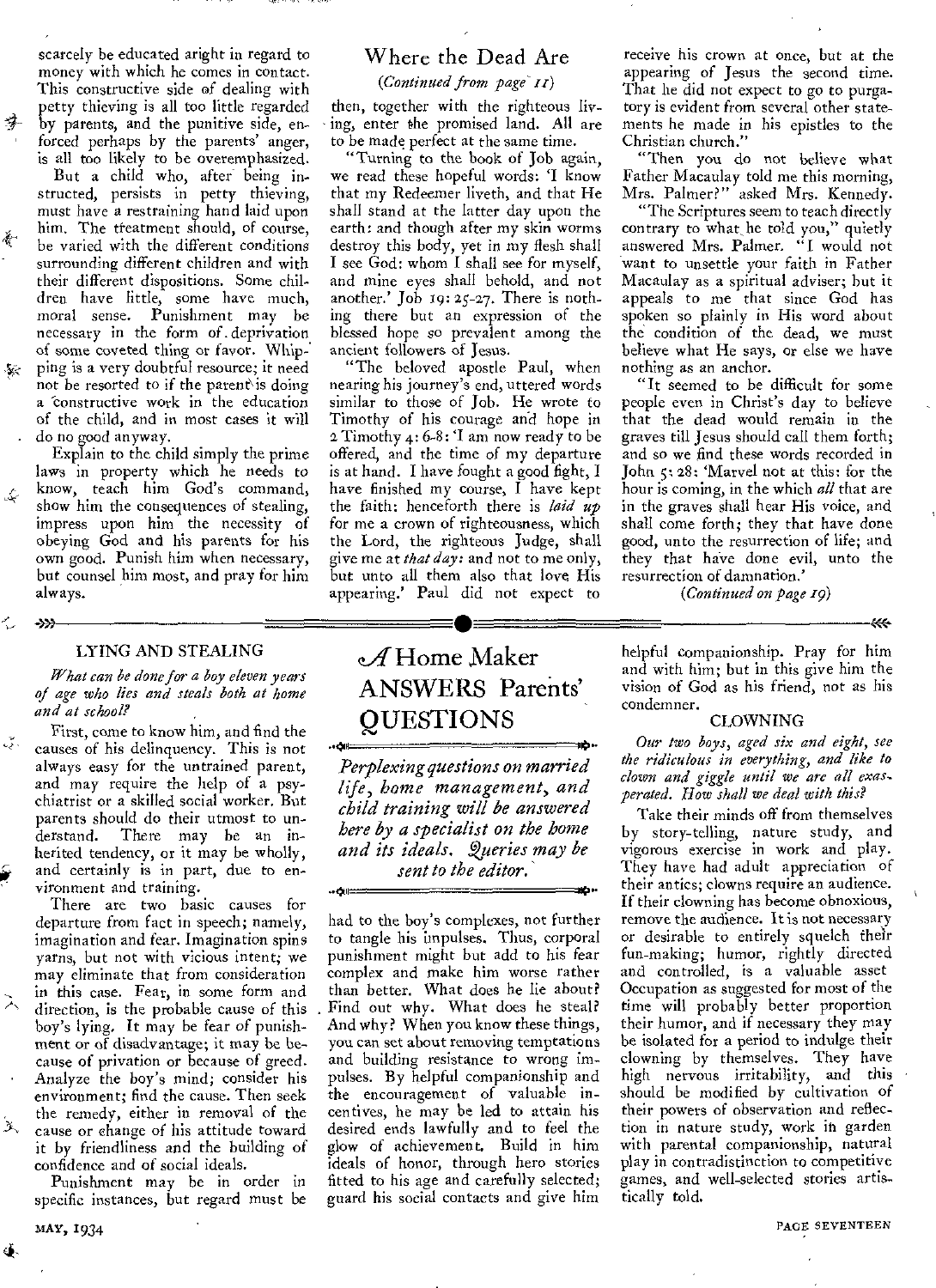## *The* WANING BELIEF *in* HEAVEN *and* HELL

HELL holds no terror and heaven<br>no hope for a number of Chicago no hope for a number of Chicago ministers. Some of these midwestern preachers of the gospel deny the Virgin Birth and the *Resurrection.* They do believe in God and that evolution is the method of creation. On one point the Chicago ministers are almost unanimous. This is that "people who belong to our church are no better Christians than those who belong to another."

These findings are a' result of a questionnaire sent out by Professor George H. Betts, head of the graduate research in the school of education at Northwestern University.

#### IS THERE A DEVIL?

**I** Professor Betts's latest questionnaire was designed to show what the pastors think should be taught to Sunday-school children. "There is no devil," agreed 54 per cent of them, and they opposed the teaching of doctrines based on a belief in Satan. On the other hand, 6o per cent said they believed in angels. A large majority did not want children taught that earthquakes, fire, and flood are visited on man as punishment for his *sins,* and So per *cent* opposed the teaching of the conception of hell "as a place of burning." Forty-one per cent were sufficiently doubtful of the existence of heaven to ask that it be eliminated from Sunday-school teaching.

As to judgment day, 48 per cent said they believed in it, 39 per *cent said* they did not, and 13 per cent were undecided. Eight per cent expressed a belief in immortality. On one point all of them were virtually agreed—that God "runs the world." But 26 per cent of them denied the divinity of Christ. Seventy-two per cent believed that Christ was God.

While 99 per cent of the clergy questioned would have the children taught the value of prayer, 95 per cent said they did not want children taught that 'prayer would help them to pass examinations, if they failed to study. By a twothirds majority the clergy said they were opposed to teaching children that "if we pray enough, we shall be good all the time.

"Joining a church does not make salvation certain," agreed 99 per cent.

An analysis of the replies showed that Congregationalists and Episcopalians are the most modernistic in their views and that Lutherans and Baptists cling most closely to traditional *forms of*  Questionnaire Sent by Northwestern University Professor to Pastors Reveals Large Numbers Who Take No Stock in the Devil, the Judgment Day, or the Bible's Infallible Accuracy.

*.Quoted from Literary Digest, March 3, 1934.* 

#### 43"AlitP°

belief. All the Lutheran pastors declared their belief in the devil, and a majority of more than two to one said they believed in a burning hell. But 44 per cent of the Congregationalists, 45 per cent of the Episcopalians, 70 per cent of the Methodists, *59* per cent of the Presbyterians, and 24 per cent of the Baptists declared they do not believe in the devil. As to a burning



He staggered not, the Bible says of Abraham.

He was so old! He had waited so long for the promise!

He had tried to work it out his own way, and brought confusion into his home — two quarreling women, an impudent son.

He felt the remorse of those who fall from their ideals. His heart was torn between loyalty to the true wife and pity for the wronged victims of his efforts at self-salvation. He knew he had made a mews of things.

When God repeated the promise, there were two things that called for faith: to believe that he and Sarah could have a son, and to believe that God would forgive his<br>sin toward Hagar and let him start sin toward Hagar and let him start again as though he had not sinned.

Well might he stagged—His feet from age, his heart from

shame. But — he staggered not. In-stead, he was strong, "giving glory to God."

Here was the secret of his strength. He looked not at the Past sin nor present frailty, but at future glory. He praised God as though Isaac were already born. Thus faith lived and created.

Praise is the dynamic of faith.

-of Romans  $4:20$  le-

hell, 96 per cent of the Episcopalians said they do not believe in it, and this was practically matched by the Congregationalists. The Baptist vote was nearly fifty-fifty, while Presbyterians voted eighty-five to fifteen and Methodists ninety-two.to eight against belief in fire and brimstone.

The Lutherans said they were certain of the existence of heaven. But 44 per cent of the Congregationalists said they did *not* believe *in* its *existence. In* this they were joined by 26 per cent of the Episcopalians, 35 per cent of the Methodists, 28 per cent of the Presbyterians and 22 per cent of the Baptists.

Concerning the authenticity of the Bible, Episcopalians, by a ratio of ninety-six to four, denied that "everything the Bible tells about really happened just the way it was told." Eighty per cent of the Lutherans, 63 per cent of the Baptists, 20 per cent of the Presbyterians and 9 per cent of the Congregationalists are convinced of the Bible's accuracy.

To those who ask whither Protestantism is drifting, the results of this questionnaire may give the reply; for if the doubts and denials indicate a trend, Easter will have no meaning.

#### Is the World Getting Better? *(Continued from page 9)*

and that, generally speaking, people would rather have one tell *them* that there is peace when there is war, that it is light when all is dark, and that everything is growing better when it is growing worse. But God's woe rests upon us when we "call evil good, and good evil." (Isaiah 5: 2o.) Closing our eyes to such facts in order to be cheerful will but make of us cheerful idiots.

"How," you ask, "can you be optimistic and believe these things to be true?" Simply by understanding .the meaning of such conditions. Our Saviour definitely told us in such scriptures as Matthew 24: 12, 37-39; Genesis 6: 5, 11; 2 Timothy 3: 1-5, 13, that such conditions should be looked upon as omens of His soon return. They mean that "the kingdoms *of* this world" are soon to "become the kingdoms of our Lord and of His Christ; and He shall reign forever." (Revelation 11: 15.)

Our only hope today may be summed up in one sentence: Come, Lord Jesus, and *come quickly.* 

PAGE EIGHTEEN THE WATCHMAN MAGAZINE

•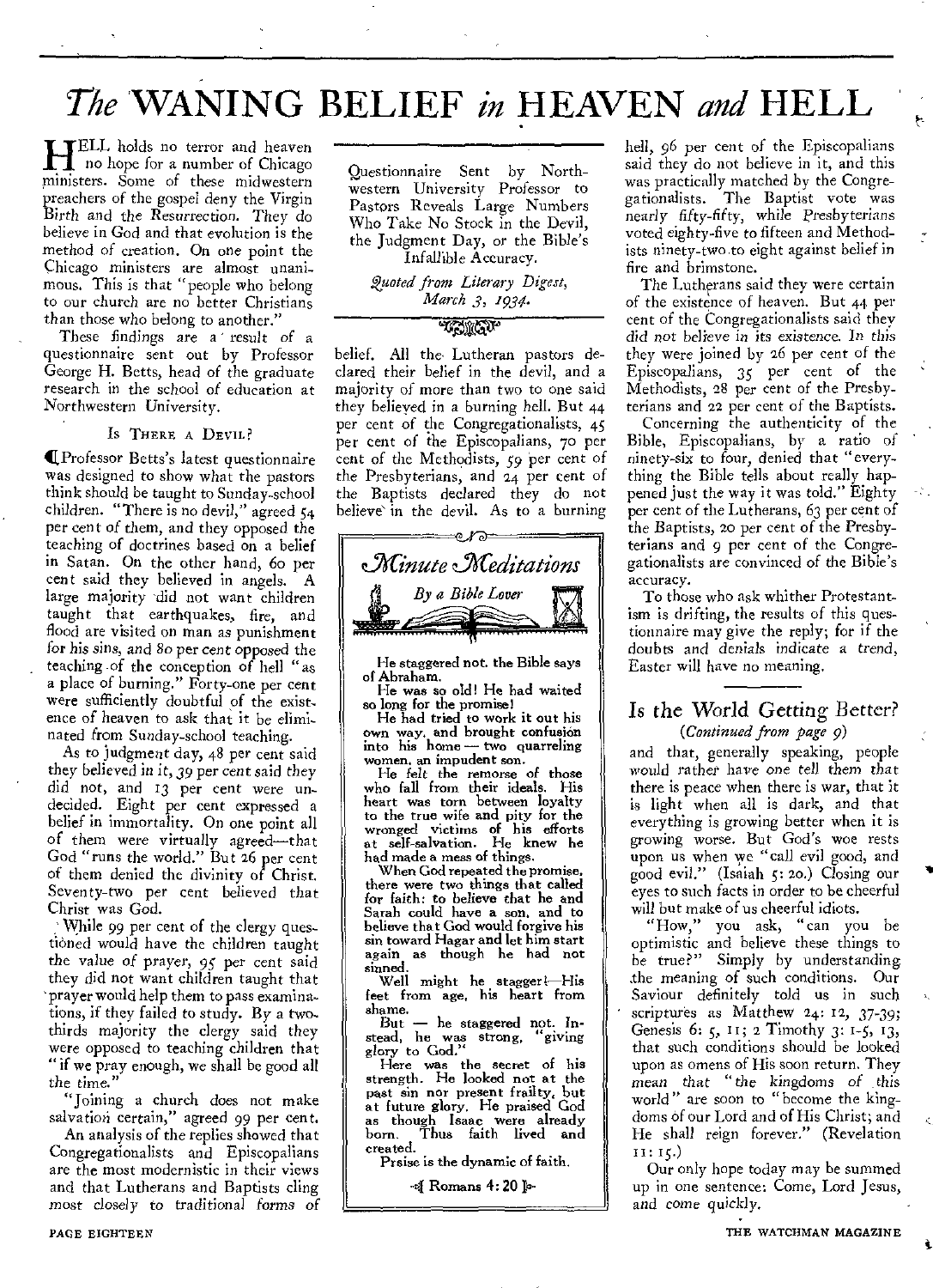#### Which Is the True Church?

#### *(Continued from page 12)*

transgress the "holy," "just," and good" law of God.

With these statements the apostle James fully accords when he declares: "For whosoever shall keep the whole law, and yet offend in one point, he is guilty of all." James 2: 10. Finally we come to the very close of the Book, and in the last chapter of the Bible we read the following clear and emphatic statement: "Blessed are they that do His commandments, that they may have right to the tree of life, and may enter in through the gates into the city." 3. Revelation 22: 14. If commandment keeping is to be made a condition of entering in through the pearly gates to the eternal city, naturally God would send the world a final call and invitation to prepare for that entrance. Just such a call is given in the great threefold message of Revelation 14, to which this description of the true church as keeping the commandments is the great climax. Again we quote the language of the message itself: "Here is the patience of the saints: here are they that keep the commandments of God, and the faith of Jesus." Revelation 14:12. How is it in your own life and experience? Are you faithfully, by faith in Jesus Christ as your only sin-pardoning Saviour and Redeemer, walking in obedience to the ten precepts of that divine and holy law? It has truly been said that the ten short precepts of the Ten-Commandment law of God are better for the world than the myriads of laws that we have today in the world. Let' us all study carefully and obey prayerfully every precept of that law that is holy, just, and good and have the "right" to the tree of life.

## Where the Dead Are

#### *(Continued from page 17)*

"At this time, a great change takes place in those who are living, also. We find it spoken of here in I Corinthians 15:  $51-54$ : 'Behold, I show you a mystery; We shall not all sleep (die), but we shall all be changed, in a moment, in the twinkling of an eye, at the last trump: for the trumpet shall sound, and the dead shall be raised incorruptible, and we shall be changed.  $\mathcal{L}_{\mathcal{N}}$ For this corruptible must put on incorruption, and this mortal must put on immortality. So when this corruptible shall have put on incorruption, and this mortal shall have put on immortality, then shall be brought to pass

the saying that is written, Death is swallowed up in victory.'

"In conjunction with these verses, let us read some in I Thessalonians  $4$ : 15-18: 'This we say unto you by the word of the Lord, that we which are alive and remain unto the coming of the Lord shall not prevent [precede] them which are asleep. For the Lord himself shall descend from heaven with a shout, with the voice of the Archangel, and with the trump of God: and the dead in Christ shall rise first: then we which are alive and remain shall be caught up together with them in the clouds, to meet the Lord in the air: and so shall we ever be with the Lord. Wherefore comfort one another with these words.'

#### THE GOLDEN MORNING

1111,"Indeed there is comfort in those words, Mrs. Palmer," said Mrs. Kennedy. "I wish I had know them long ago. I think they will be of great consolation to me in the days to come."

"The character the individual has when he goes into the grave is the character he will have in the resurrection morning," added Mrs. Palmer. "The Lord has not provided some place after death where souls may be purified from sin. (Revelation 22: II, 12.) Each person must perfect the right character now. Today is the day of salvation; now is the accepted time. Through Jesus, we can all perfect a character that will be ready for the call when it comes, and we shall be prepared to answer to that first roll call of those who are sleeping in Jesus.'

"I see two great outstanding truths in our study this evening, Mrs. Palmer," volunteered Mrs. Kennedy. "First that all stay in their graves till the resurrection day, when they will be called forth by the Life-giver—that there is no intermediate point between the grave and heaven where they must pass an examination for perfection. Second, that the same character, the same habits, the same disposition that the person has at death, he will have at the resurrection. Therefore I do not believe there is any such place as purgatory, in spite of the fact that I have believed in it fully till now.

"But, Mrs. Palmer, do you think we shall have to wait long for the realization of our hopes? Must I be long separated from my companion?" she asked.

"No, my sister, I am sure it will not be long. Here is a song I love to sing. It gives me new courage to be faithful and keeps ever bright that 'blessed hope.' I, too, as you must remember, have something special to look forward to. I

want to see my little Ruth again. Shall I sing the song for you?"

 ${}^{a}$ Yes, Mrs. Palmer; I should like to hear it. I want to pin my faith to these wonderful things you have read 'this evening."

Mrs. Palmer sat down to the piano, and played an accompaniment as she sang:

- "The golden morning is fast approaching; Jesus soon will come
- To take His faithful and happy children to their promised home.
- "The loved of earth who have long been parted meet in that glad day;
- The tears of those who are brokenhearted shall be wiped away.

#### CHORUS:

- "Oh, we see the gleams of the golden morning piercing through this night of gloom!
- Oh, we see the gleams of the golden morning that will burst the tomb!"

#### **• HEALTH PRODUCTS •**  *At Low Prices*

Psyllium Seed and Psyllium Preparations

Colon Food—Lactose and Dextrins Malted Foods—Milk, Sugar, Syrup Creamilk—Powdered Whole Milk Soy Bean Foods—Oil, Flour, Sauce Vegetable Concentrates—Seasonings Olives, Honey, Agar, Flavorings

*Send for Complete List* 

#### **HILKREST**

120 Carroll Ave., Takoma Park, D. C.